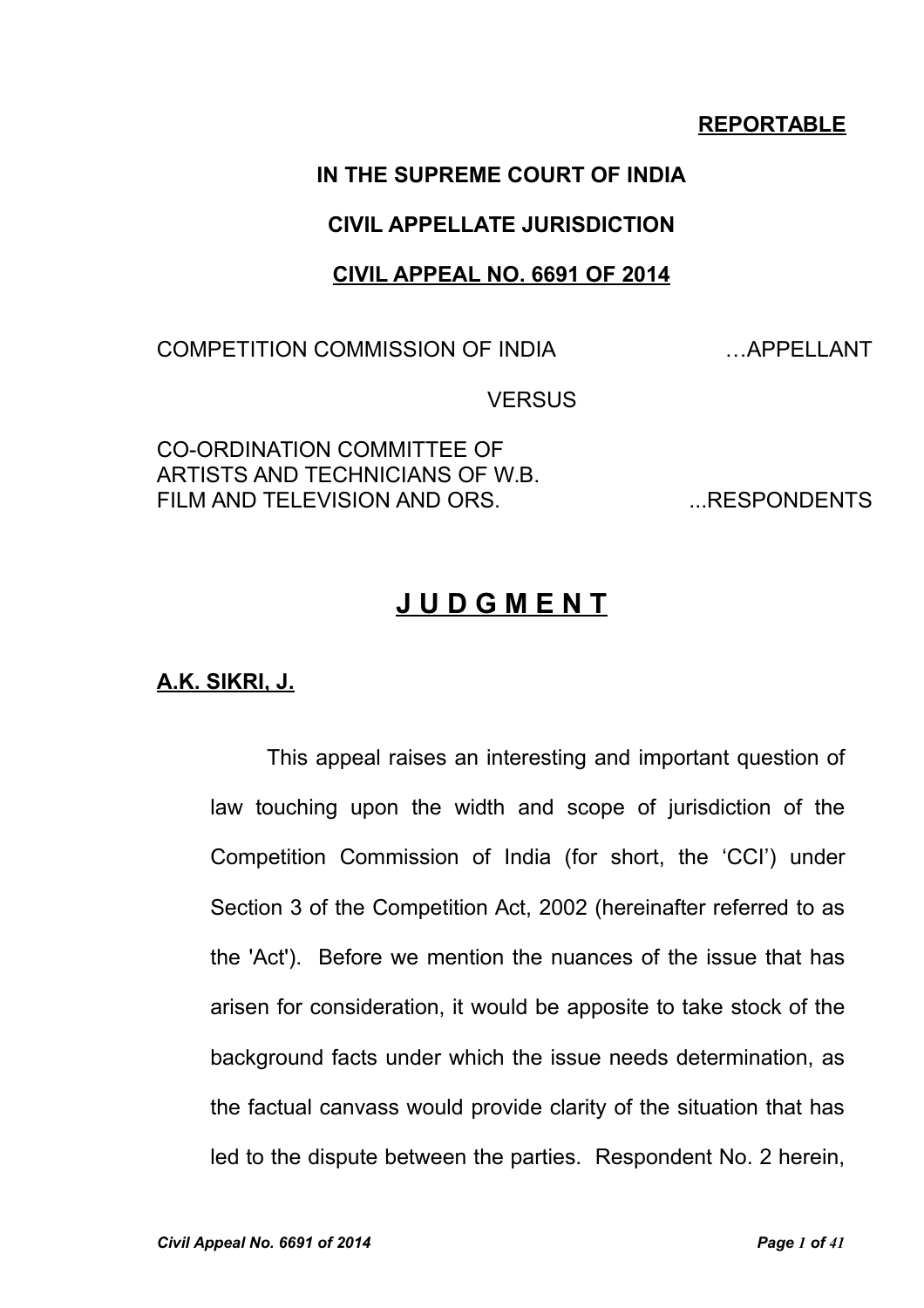Mr. Sajjan Kumar Khaitan, is the proprietor of M/s. Hart Video having his establishment in Kolkata. He is in the business of distributing video cinematographic TV serials and telecasting regional serials in the States of Eastern India, which includes the State of West Bengal. M/s. BRTV, Mumbai, which is the producer of T.V. programmes, had produced T.V. Serial named 'Mahabharat', original version whereof was in Hindi. The said BRTV entrusted the sole and exclusive rights of 'Mahabharat' to M/s. Magnum T.V. Serials to dub the Hindi version of the said serial in Bangla with further rights to exploit its Satellite, Pay TV, DTH, IPTV, Video, Cable TV and internet rights till September, 2016. Magnum TV, in turn, appointed Hart Video as the sub-assigner to dub the said serial 'Mahabharat' in Bangla language, which it did. Thereafter, for the purposes of telecasting the said dubbed serial, an agreement was executed for the time slot, on revenue sharing basis, with M/s. Bengal Media Pvt. Ltd., Kolkata, which is the owner of 'Channel 10', as well as with M/s. Calcutta Television Network Private Ltd., Kolkata, which is the owner of CTVN+ Channel. These two channels were given hard disks of four episodes of the serial on 2<sup>nd</sup> February, 2011 and 12<sup>th</sup> February, 2011. An advertisement was placed in Daily Newspapers on  $19<sup>th</sup>$  February, 2011 informing the public at large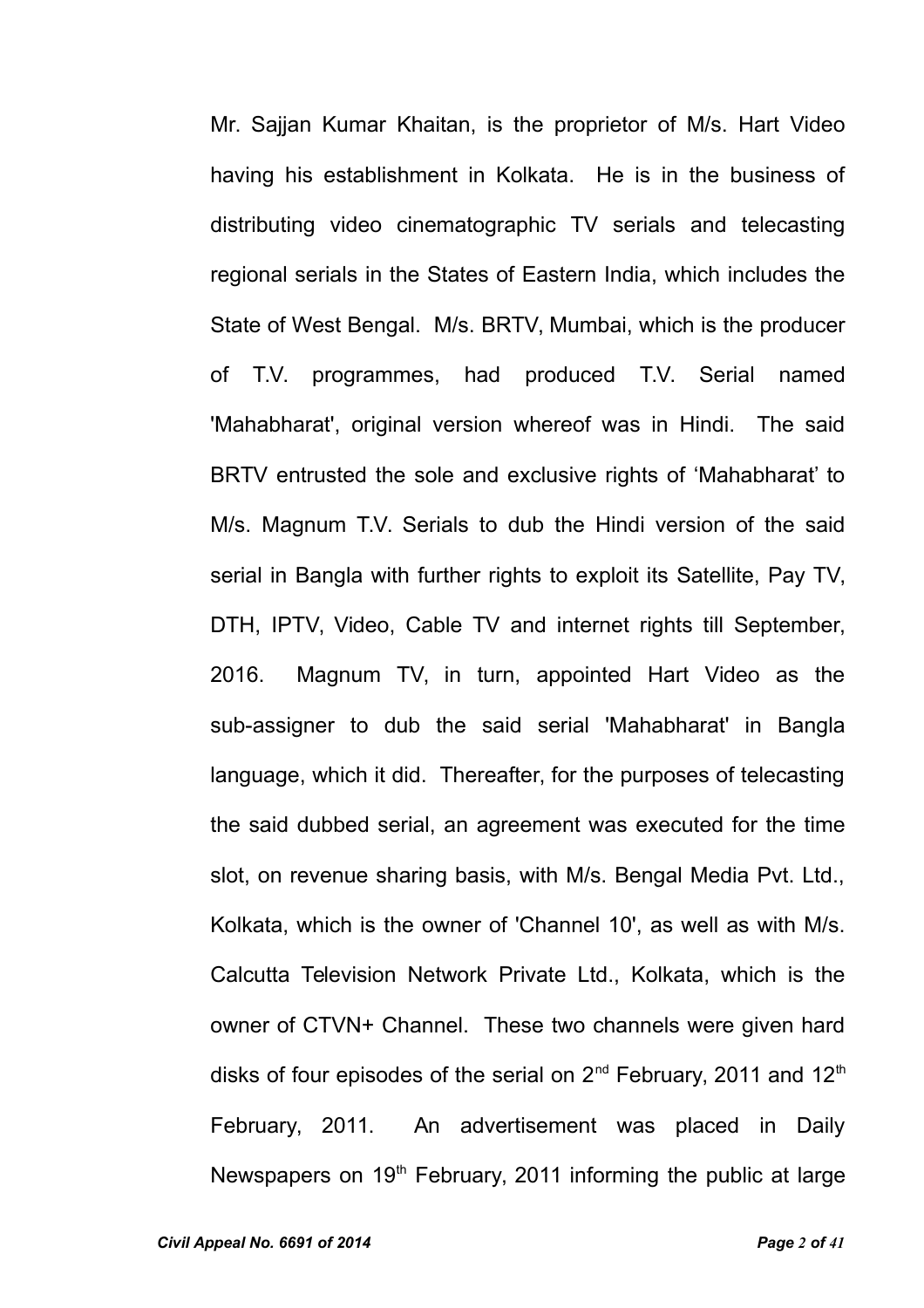that serial 'Mahabharat' would be telecast in Bangla on Channel 10 at 10.00 a.m. in the morning and on CTVN+ at 10.00 p.m. every Sunday.

- 2) Certain producers in Eastern India have formed an association called Eastern India Motion Picture Association (for short, 'EIMPA'). Likewise, the artists and technicians of film and television industry in West Bengal have formed an association known as 'Committee of Artists and Technicians of West Bengal Film and Television Investors (hereinafter referred to as the 'Coordination Committee').
- 3) Telecasting of serial 'Mahabharat' in Bangla after dubbing it in the said language from the original produced Hindi language was not palatable to EIMPA or the Coordination Committee. In their perception, serials produced in other languages and shown on the T.V. Channels after dubbing them in Bangla would affect the producers of that origin and, in turn, would also adversely affect the artists and technicians working in West Bengal. The apprehension was that it may deter production of such serials in Bangla because of the entry of serials produced in other languages and shown to the public by dubbing the same in their language. Because of this reason, on 18<sup>th</sup> February, 2011 CTVN+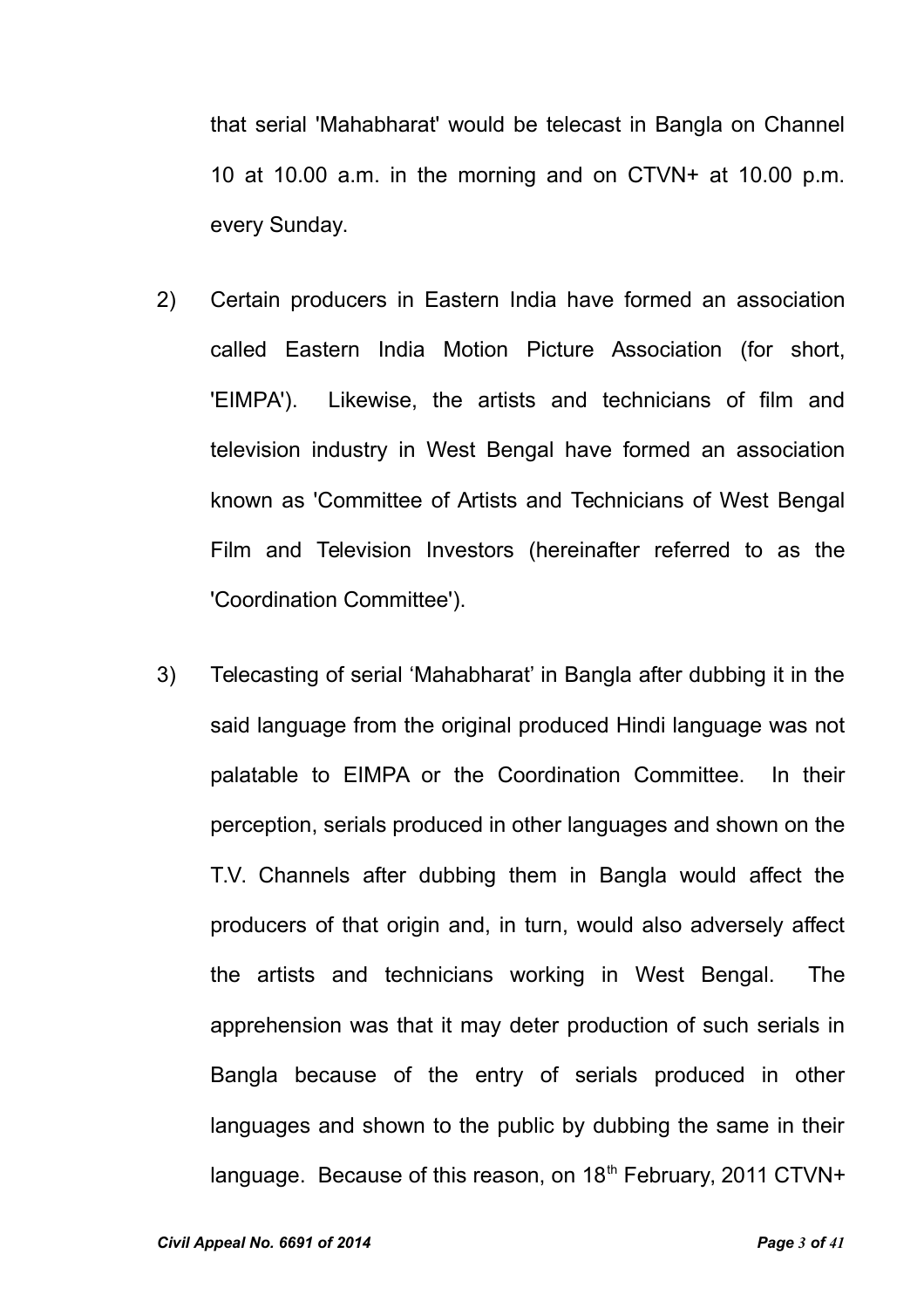received a letter from the Coordination Committee to stop the telecast of the dubbed serial 'Mahabharat'. Letter dated 1st March, 2011 to the similar effect was written by EIMPA to CTVN+. Identical demands were made to this Channel by the Coordination Committee as well. It was stated in this letter that such a step was necessary in the interest of healthy growth of film and television industry in West Bengal. It was also alleged that for the last thirteen years there was a convention and practice adopted in the said region not to dub any programme from other languages in Bangla and telecast them in West Bengal. Threat was also extended to CTVN+ as well as Channel 10 that in case the telecast is not stopped, their channels would face non-cooperation from these two bodies, i.e., EIMPA and the Coordination Committee.

4) When Mr. Sajjan Khaitan (Respondent No. 2), Proprietor of M/s. Hart Video, came to know of the aforesaid developments and the threat extended to CTVN+ and Channel 10 and found that these two television channels were going to succumb to those pressures, he informed the CCI of the aforesaid details and requested the CCI to take action in the matter, as according to him, the aforesaid act on the part of EIMPA as well as the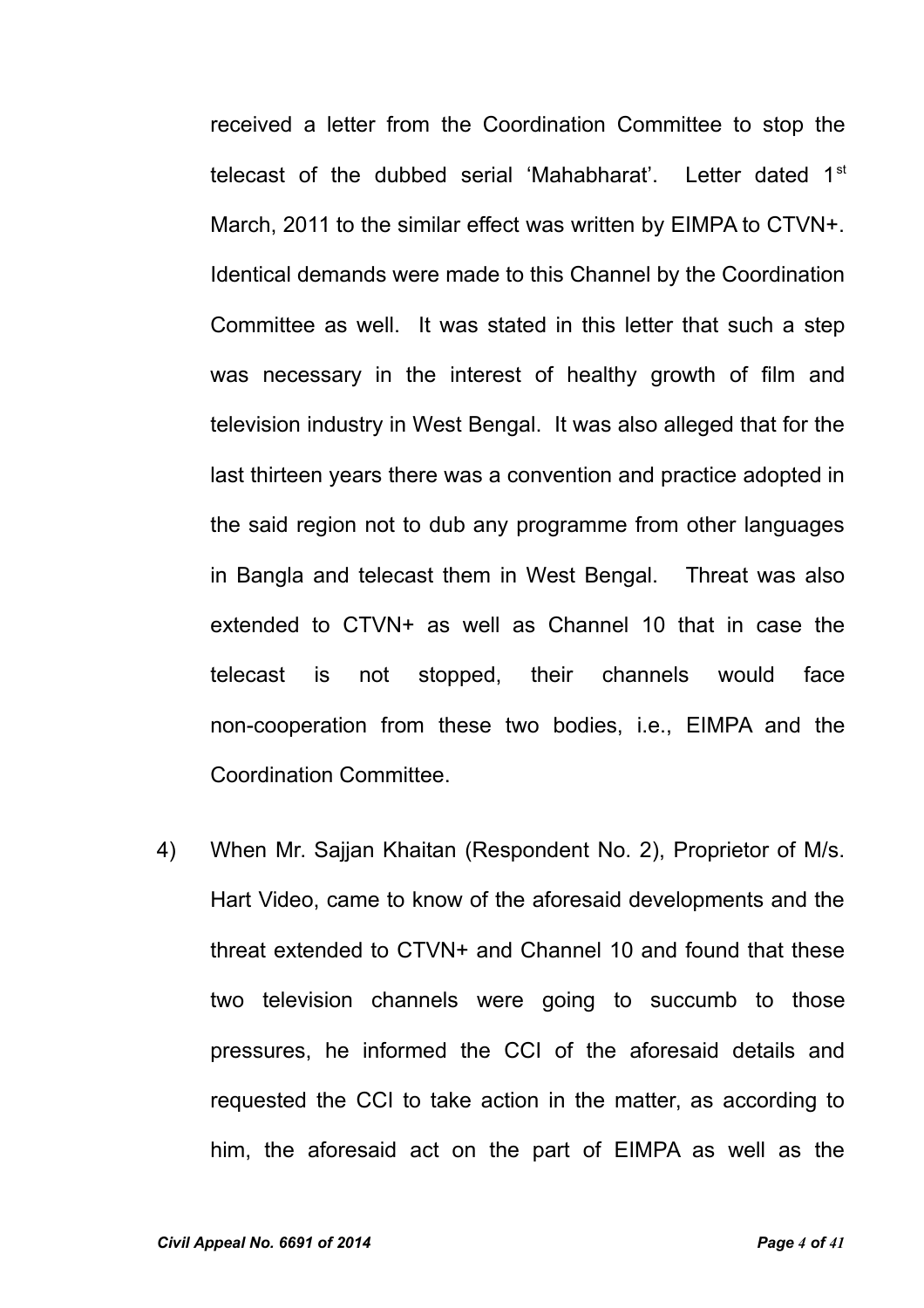Coordination Committee contravened the provisions of the Act. Even an interim relief was sought in the nature of direction from CCI to CTVN+ and Channel 10 not to yield to the threats of EIMPA and Coordination Committee and restart the telecast of the serial which was stopped since 17<sup>th</sup> April, 2011. Hereafter, Respondent No. 2 shall be described as the 'informant'.

- 5) The CCI, after receiving the aforesaid information from the informant formed a *prima facie* opinion that acts on the part of EIMPA and Coordination Committee were anti-competitive. Accordingly, matter was assigned to the Director General (DG) for detailed investigation as per the procedure prescribed in the Act. On investigation, the DG found that the details contained in the information supplied by the informant were factually correct. On that basis, he examined the matter in the context of provisions contained in the Act.
- 6) In order to understand with clarity the task undertaken and accomplished by the DG, we deem it proper to refer to some of the relevant provisions of the Act at this stage. Chapter II of the Act deals with 'prohibition of certain agreements, abuse of dominant position and regulation of combinations'. It comprises of Sections 3 to 6. Section 3 deals with anti-competitive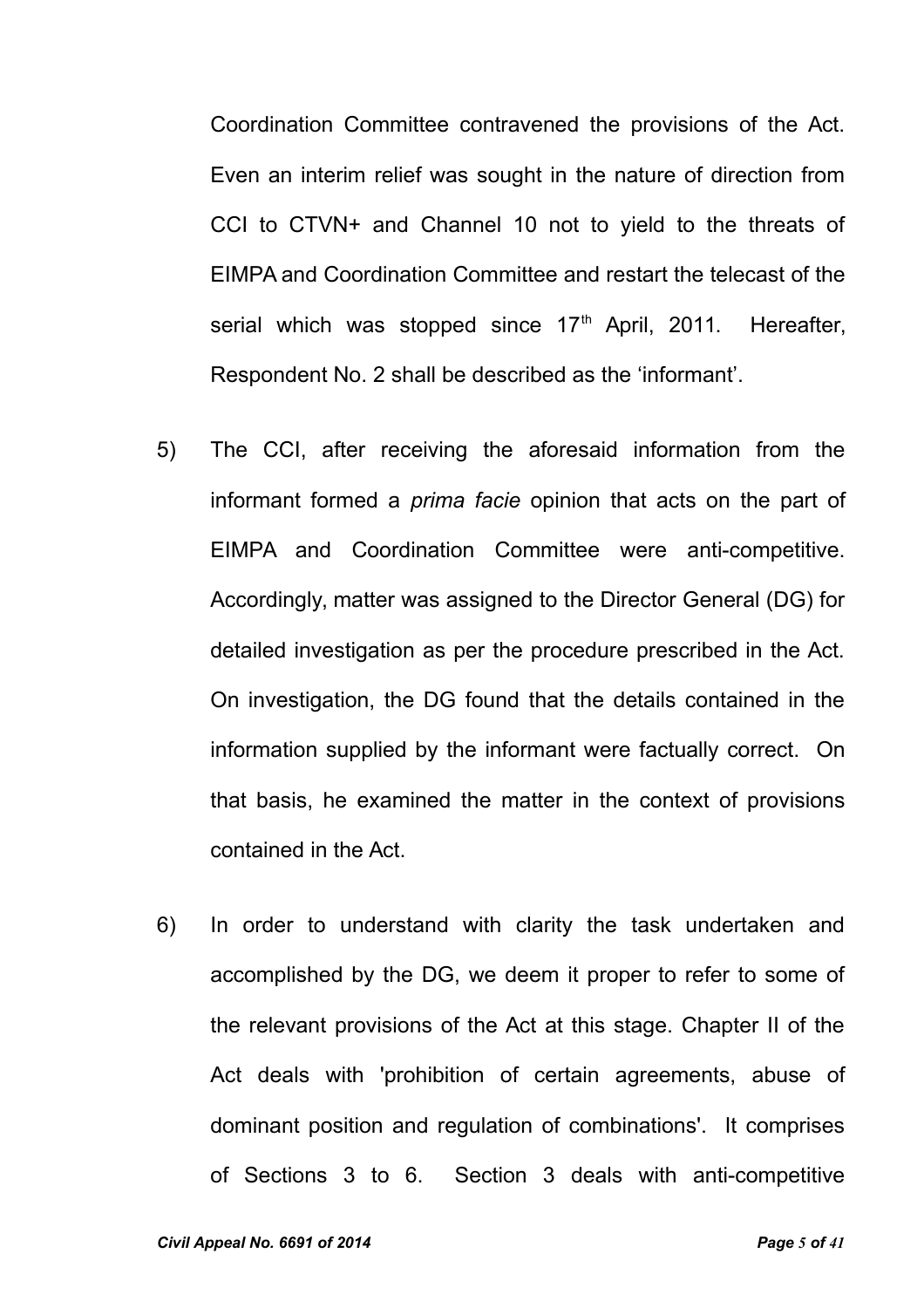agreements and Section 4 prohibits the abuse of dominant position. Section 5, on the other hand, takes care of those acquisitions and mergers which have the potential to become anti-competitive or attain dominant position, with threat to abuse the said position in order to control such acquisition and mergers. Section 6 empowers the CCI to regulate those combinations which are stipulated under Section 5. Thus, this Chapter deals with three kinds of practices which may be anti-competitive, viz., agreements which may turn out to be anti-competitive; abusive use of dominant position by those enterprises or groups which enjoy such dominant position as defined in the Act; and regulations of combination of enterprises by means of mergers or amalgamations so that they do not become anti-competitive or abuse the dominant position which they can attain.

7) The scheme of this Chapter, therefore, is to ensure fair competition by prohibiting trade practices which cause appreciable adverse effects in competition in markets within India. This task of curbing negative aspects of competition is assigned to CCI. In the present case, since we are concerned with the issue as to whether EIMPA and/or Coordination Committee resorted to any anti-competitive agreement, it will be apposite to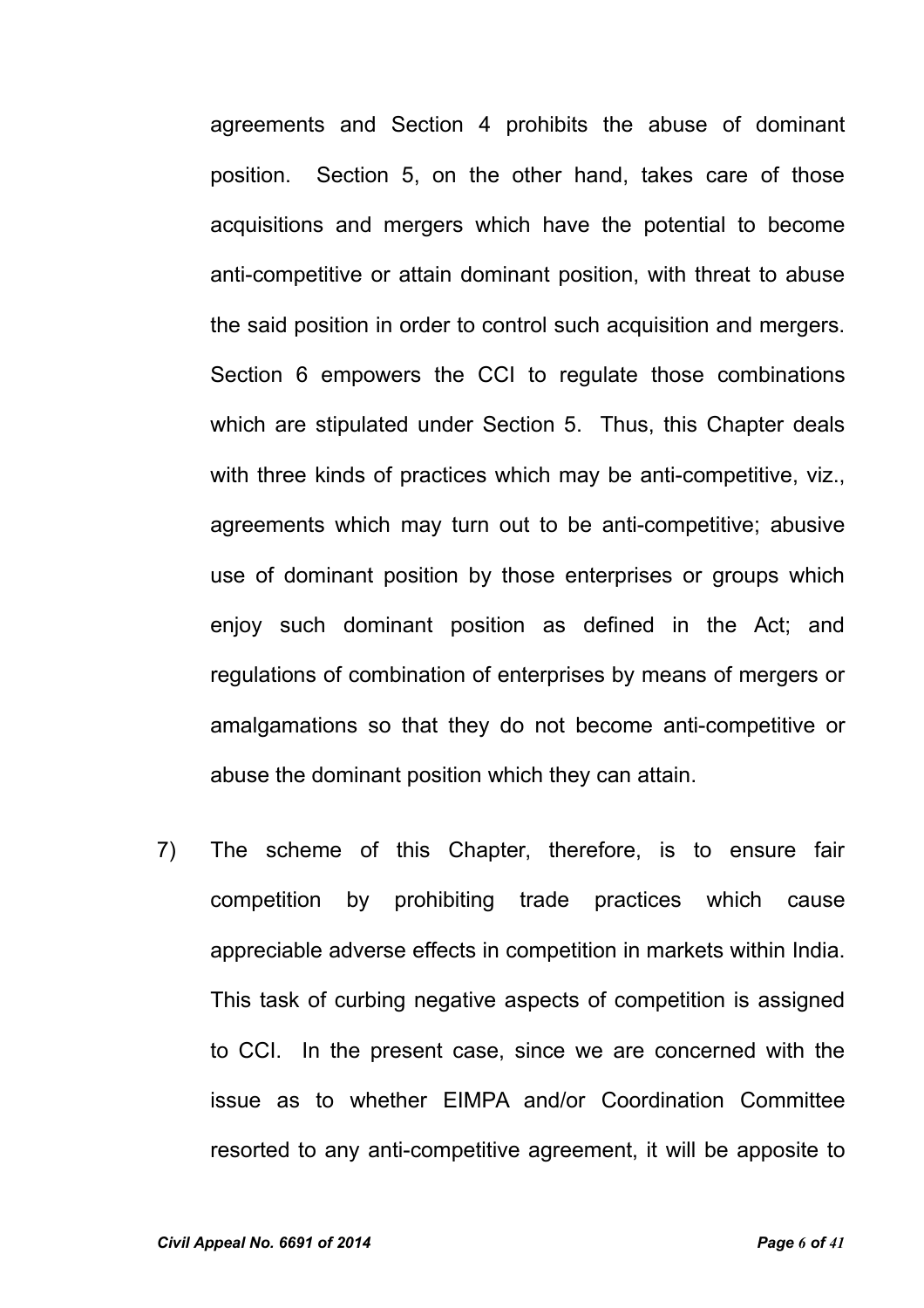scan through Section 3 of the Act and other provisions which

revolve there around. Section 3 reads as under :

" 3. Anti-competitive agreements : (1) No enterprise or association of enterprises or person or association of persons shall enter into any agreement in respect of production, supply, distribution, storage, acquisition or control of goods or provision of services, which causes or is likely to cause an appreciable adverse effect on competition within India.

(2) Any agreement entered into in contravention of the provisions contained in subsection (1) shall be void.

(3) Any agreement entered into between enterprises or associations of enterprises or persons or associations of persons or between any person and enterprise or practice carried on, or decision taken by, any association of enterprises or association of persons, including cartels, engaged in identical or similar trade of goods or provision of services, which—

(a) directly or indirectly determines purchase or sale prices;

(b) limits or controls production, supply, markets, technical development, investment or provision of services;

(c) shares the market or source of production or provision of services by way of allocation of geographical area of market, or type of goods or services, or number of customers in the market or any other similar way;

(d) directly or indirectly results in bid rigging or collusive bidding, shall be presumed to have an appreciable adverse effect on competition:

Provided that nothing contained in this sub-section shall apply to any agreement entered into by way of ioint ventures if such agreement increases efficiency in production, supply, distribution,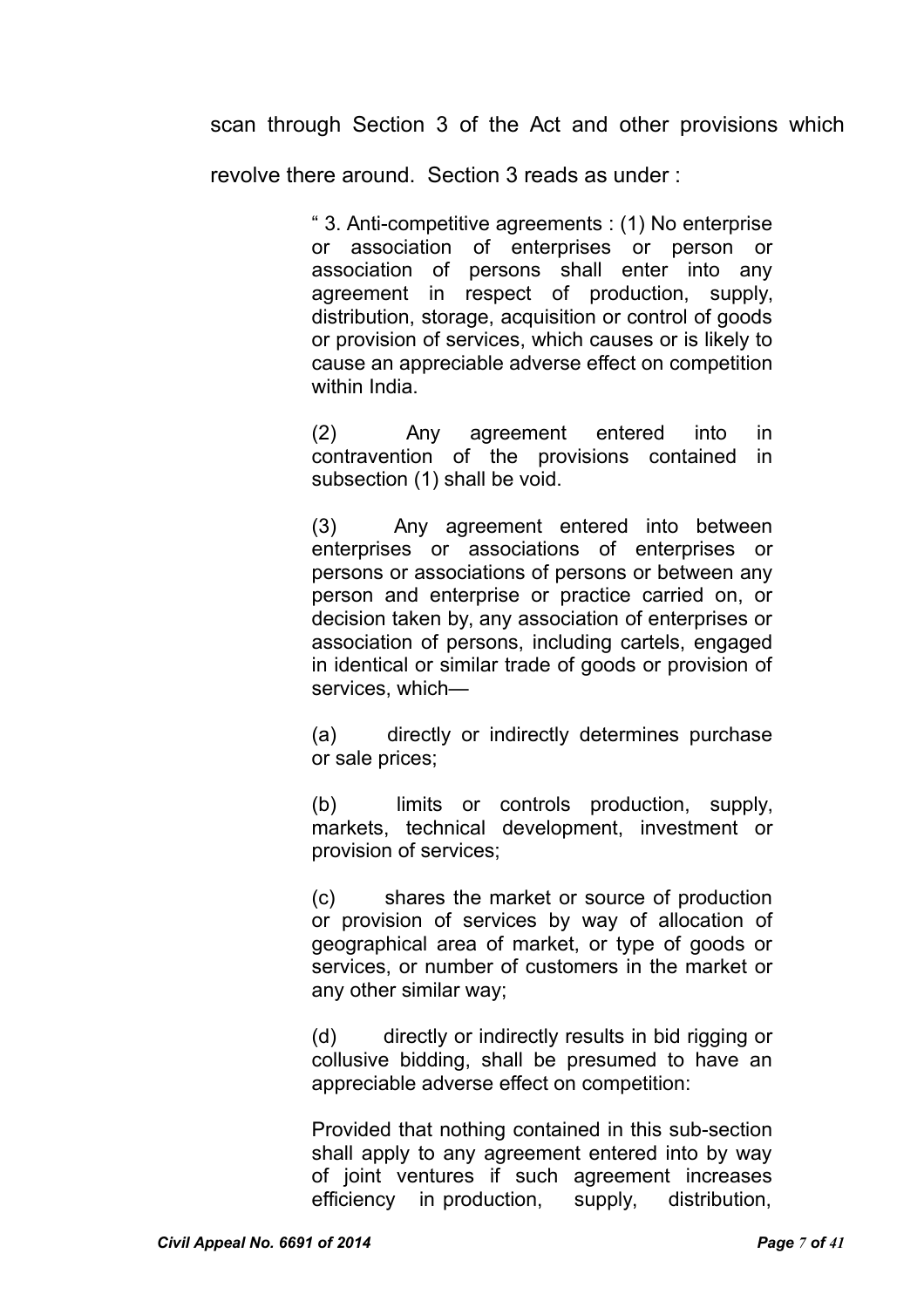storage, acquisition or control of goods or provision of services.

Explanation.—For the purposes of this sub-section, "bid rigging" means any agreement, between enterprises or persons referred to in sub-section (3) engaged in identical or similar production or trading of goods or provision of services, which has the effect of eliminating or reducing competition for bids or adversely affecting or manipulating the process for bidding

(4) Any agreement amongst enterprises or persons at different stages or levels of the production chain in different markets, in respect of production, supply, distribution, storage, sale or price of, or trade in goods or provision of services, including—

- (a) tie-in arrangement;
- (b) exclusive supply agreement;
- (c) exclusive distribution agreement;
- (d) refusal to deal;
- (e) resale price maintenance,

shall be an agreement in contravention of sub-section (1) if such agreement causes or is likely to cause an appreciable adverse effect on competition in India.

Explanation.—For the purposes of this sub-section, —

(a) "tie-in arrangement" includes any agreement requiring a purchaser of goods, as a condition of such purchase, to purchase some other goods;

(b) "exclusive supply agreement" includes any agreement restricting in any manner the purchaser in the course of his trade from acquiring or otherwise dealing in any goods other than those of the seller or any other person;

(c) "exclusive distribution agreement" includes any agreement to limit, restrict or withhold the output or supply of any goods or allocate any area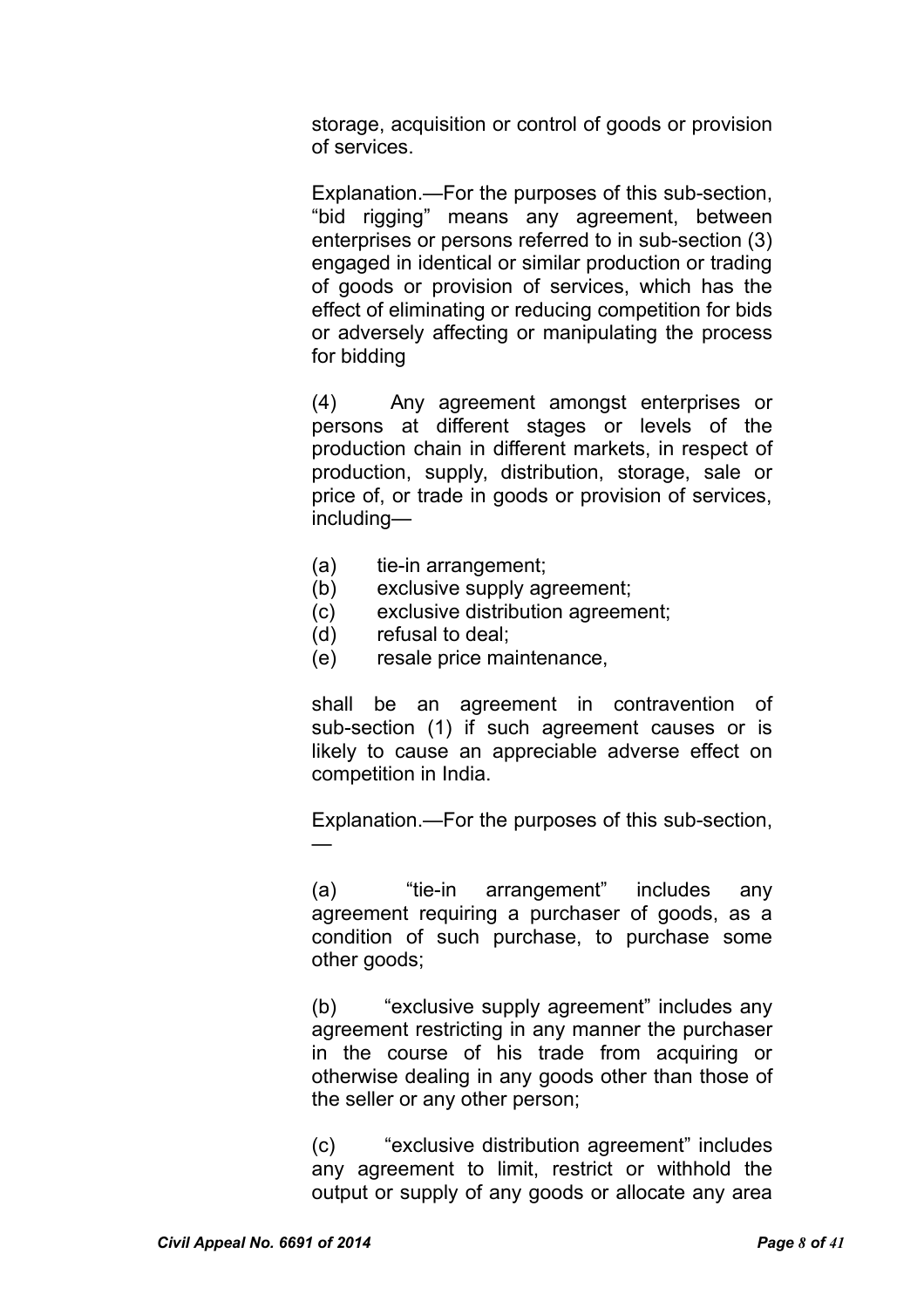or market for the disposal or sale of the goods;

(d) "refusal to deal" includes any agreement which restricts, or is likely to restrict, by any method the persons or classes of persons to whom goods are sold or from whom goods are bought;

(e) "resale price maintenance" includes any agreement to sell goods on condition that the prices to be charged on the resale by the purchaser shall be the prices stipulated by the seller unless it is clearly stated that prices lower than those prices may be charged.

(5) Nothing contained in this section shall restrict— (i) the right of any person to restrain any infringement of, or to impose reasonable conditions, as may be necessary for protecting any of his rights which have been or may be conferred upon him under—

- (a) the Copyright Act, 1957 (14 of 1957);
- (b) the Patents Act, 1970 (39 of 1970);

(c) the Trade and Merchandise Marks Act, 1958 (43 of 1958) or the Trade Marks Act, 1999 (47 of 1999);

(d) the Geographical Indications of Goods (Registration and Protection) Act, 1999 (48 of 1999); (e) the Designs Act, 2000 (16 of 2000); \

(f) the Semi-conductor Integrated Circuits Layout-Design Act, 2000 (37 of 2000);

(ii) the right of any person to export goods from India to the extent to which the agreement relates exclusively to the production, supply, distribution or control of goods or provision of services for such export. "

8) As can be seen from the bare reading of the aforesaid provision,

sub-section (1) of Section 3 puts an embargo on an enterprise or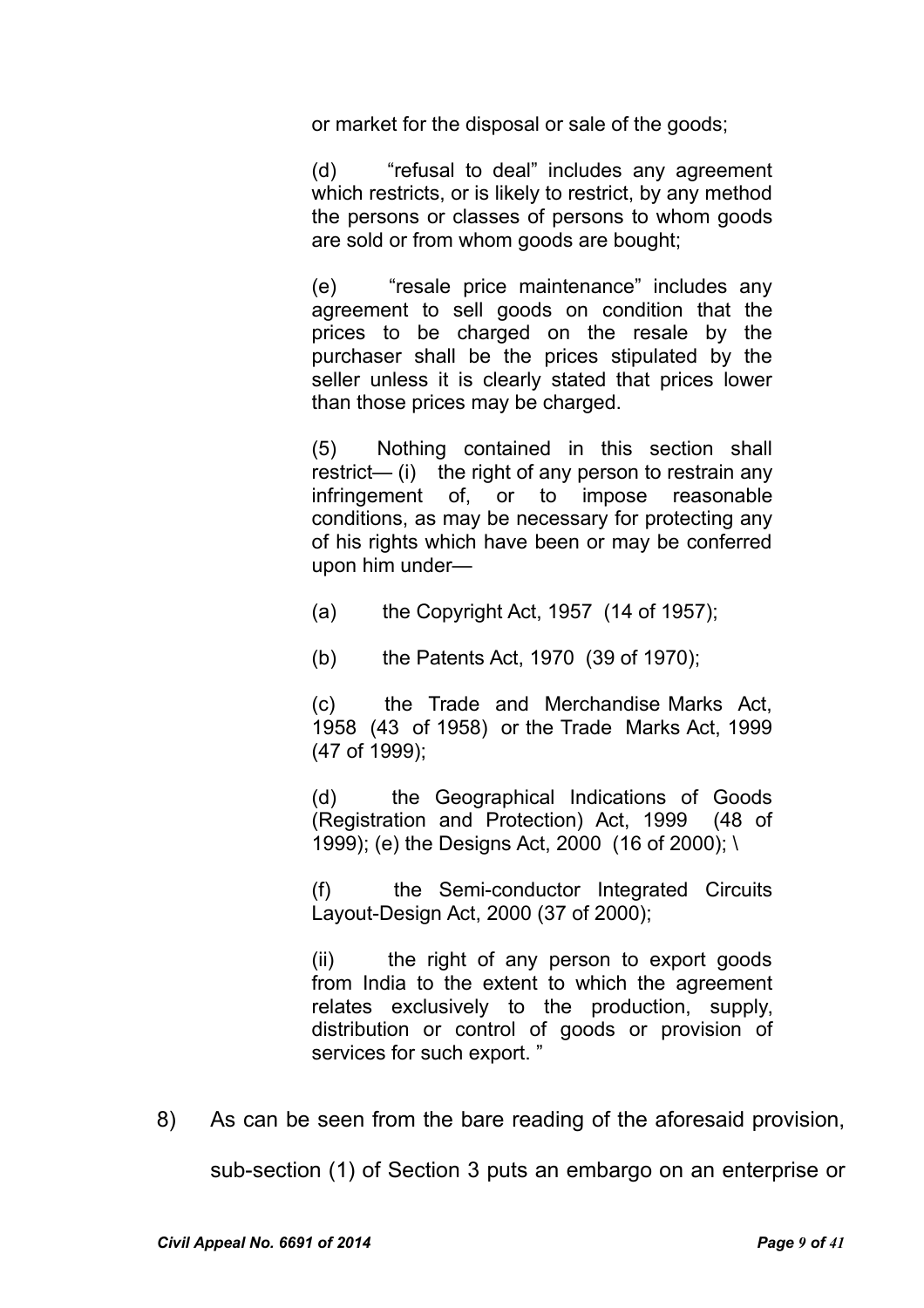association of enterprises or person or association of persons from entering into any agreement in respect of production, supply, distribution, storage, acquisition or control of goods or provisions of services which causes or is likely to cause an appreciable adverse effect on competition within India. Thus, agreements in respect of distribution or provisions of services, if they have adverse effect on competition, are prohibited and treated as void by virtue of sub-section (2). Sub-section (3), with which we are directly concerned, stipulates four kinds of agreements which are presumed to have appreciable adverse effect on competition. Therefore, if a particular agreement comes in any of the said categories, it is *per se* treated as adversely effecting the competition to an appreciable extent and comes within the mischief of sub-section (1). There is no further need to have actual proof as to whether it has caused appreciable effect on competition. Proviso thereto, however, exempts certain kinds of agreements, meaning thereby if a particular case falls under the proviso, then such a presumption would not be applicable.

9) We have already mentioned in brief the contents of letters which were written by EIMPA and the Coordination Committee to the Channel 10 and CTVN+. The DG was to investigate as to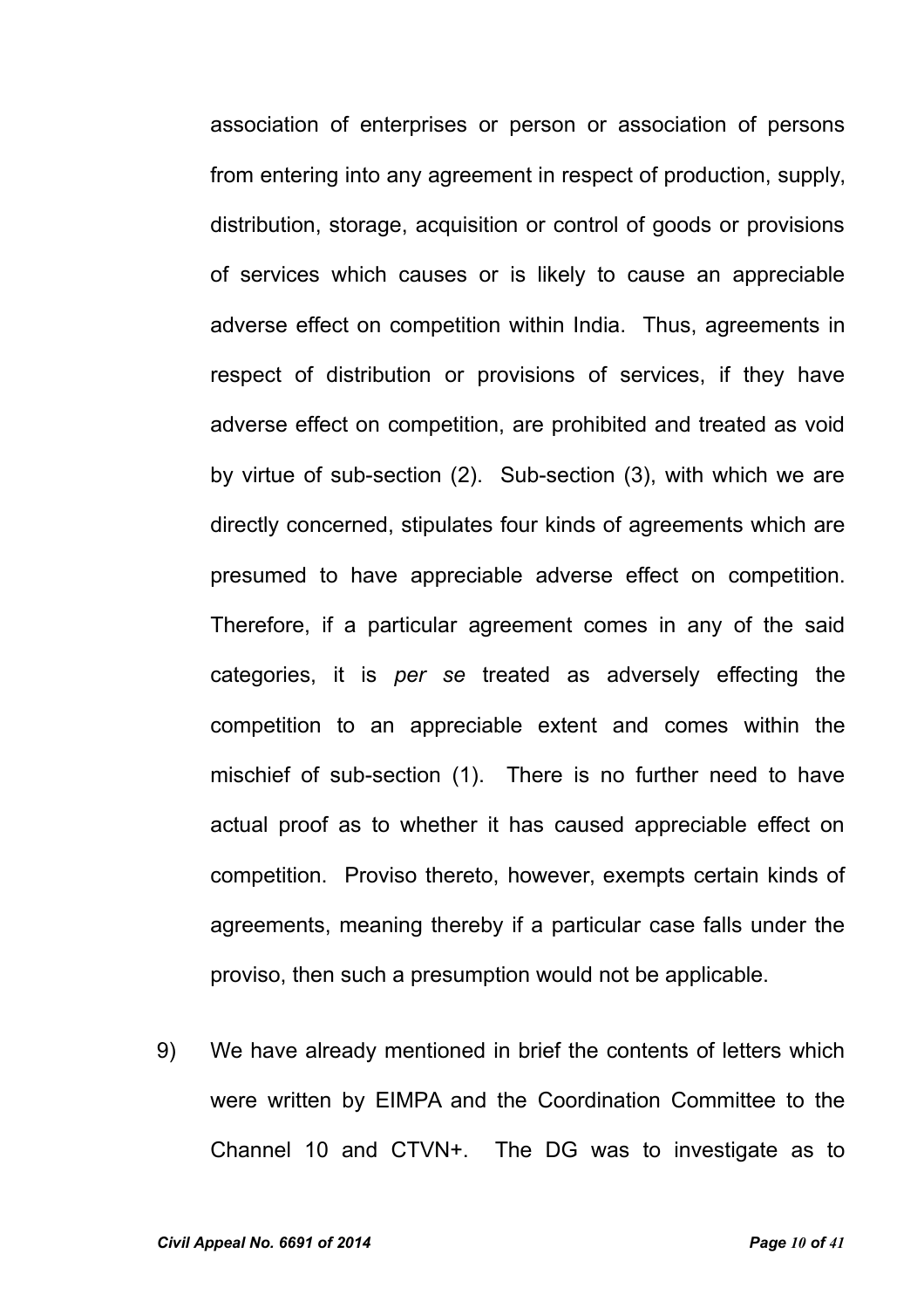whether this 'agreement' falls within the four corners of Section 3(3)(b) of the Act, namely, whether it limits or controls production, supply, markets, technical development, investment or provisions of services.

10) Section 2(b) defines 'agreement' and reads as under:

"2(b) "agreement" includes any arrangement or understanding or action in concert,—

(i) whether or not, such arrangement, understanding or action is formal or in writing; or

ii) whether or not such arrangement, understanding or action is intended to be enforceable by legal proceedings ;"

11) Definitions of certain other expressions and terms which are required to be noted are as follows:

"2 (l)"person" includes—

- (i) an individual;
- (ii) a Hindu undivided family;
- (iii) a company;
- (iv) a firm;

(v) an association of persons or a body of individuals, whether incorporated or not, in India or outside India; or

(vi) any corporation established by or under any Central, State or Provincial Act or a Government company as defined in section 617 of the Companies Act, 1956 (1 of 1956);

(vii) any body corporate incorporated by or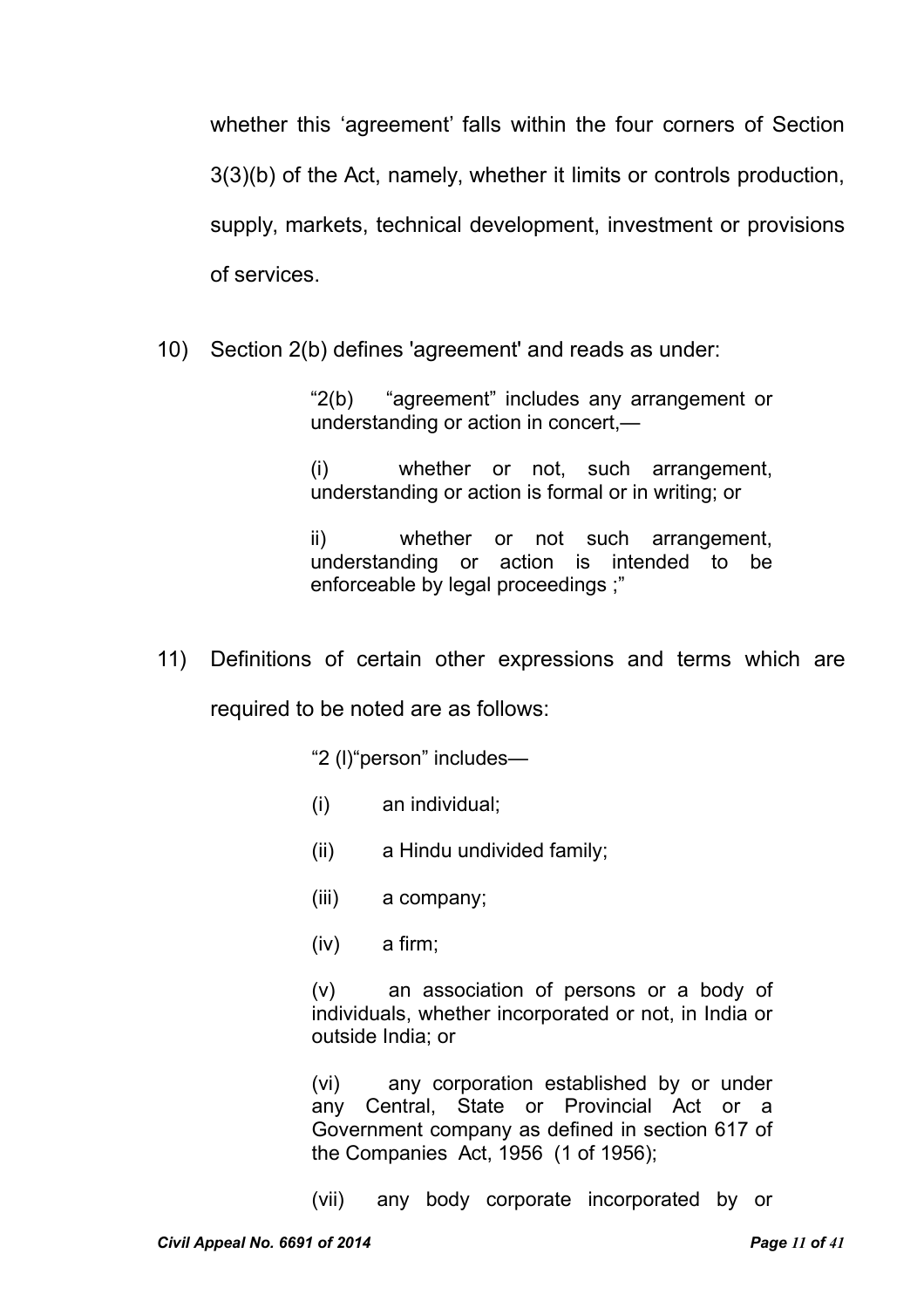under the laws of a country outside India;

(viii) a co-operative society registered under any law relating to cooperative societies;

(ix) a local authority;

(x) every artificial juridical person, not falling within any of the preceding sub-clauses."

xx xx xx

2(m) "practice" includes any practice relating to the carrying on of any trade by a person or an enterprise;

#### xx xx xx

2(r) "relevant market" means the market which may be determined by the Commission with reference to the relevant product market or the relevant geographic market or with reference to both the markets ;

2(s) "relevant geographic market" means a market comprising the area in which the conditions of competition for supply of goods or provision of services or demand of goods or services are distinctly homogenous and can be distinguished from the conditions prevailing in the neighbouring areas;

2(t) "relevant product market" means a market comprising all those products or services which are regarded as interchangeable or substitutable by the consumer, by reason of characteristics of the products or services, their prices and intended use;

2(u) "service" means service of any description which is made available to potential users and includes the provision of services in connection with business of any industrial or commercial matters such as banking, communication, education, financing, insurance, chit funds, real estate, transport, storage, material treatment, processing, supply of electrical or other energy, boarding, lodging, entertainment, amusement,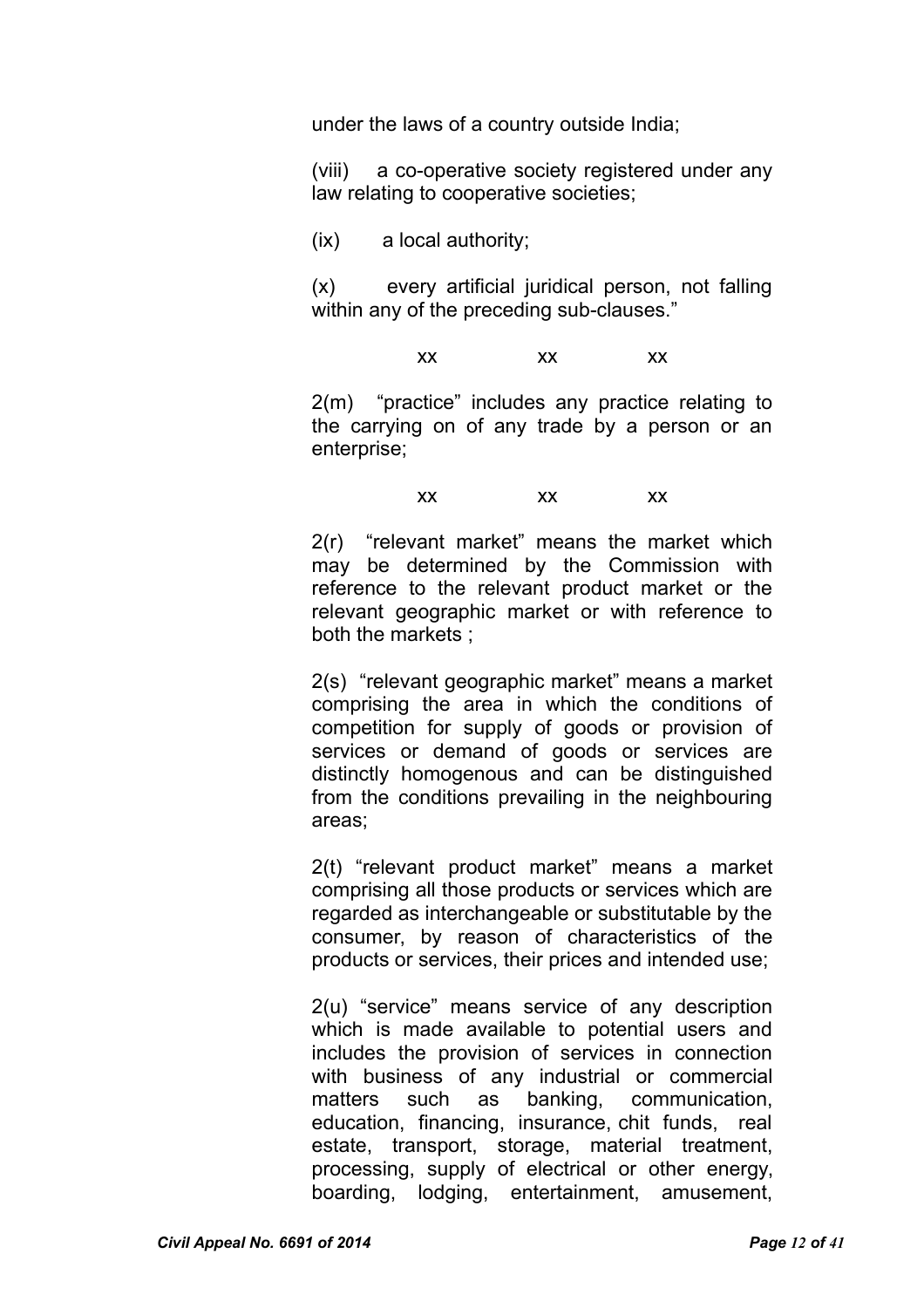construction, repair, conveying of news or information and advertising;

xx xx xx

2(x) "trade" means any trade, business, industry, profession or occupation relating to the production, supply, distribution, storage or control of goods and includes the provision of any services; "

12) At this stage, we would like to refer to Section 19 of the Act which permits the CCI to conduct an enquiry into certain kinds of agreements and dominant position of enterprise. Sub-section (1) of Section 19 empowers the Commission to inquire into any alleged contravention of the provisions contained in sub-section (1) of Section 3 (i.e. anti-competitive agreements) or sub-section (1) of Section 4 (i.e. abuse of dominant position). Sub-section (3) deals with the factors which have to be kept in mind by the CCI while undertaking an inquiry into anti-competitive agreements and reads as under:

> "19(3) The Commission shall, while determining whether an agreement has an appreciable adverse effect on competition under section 3, have due regard to all or any of the following factors, namely:

> (a) creation of barriers to new entrants in the market;

> (b) driving existing competitors out of the market;

> (c) foreclosure of competition by hindering entry into the market;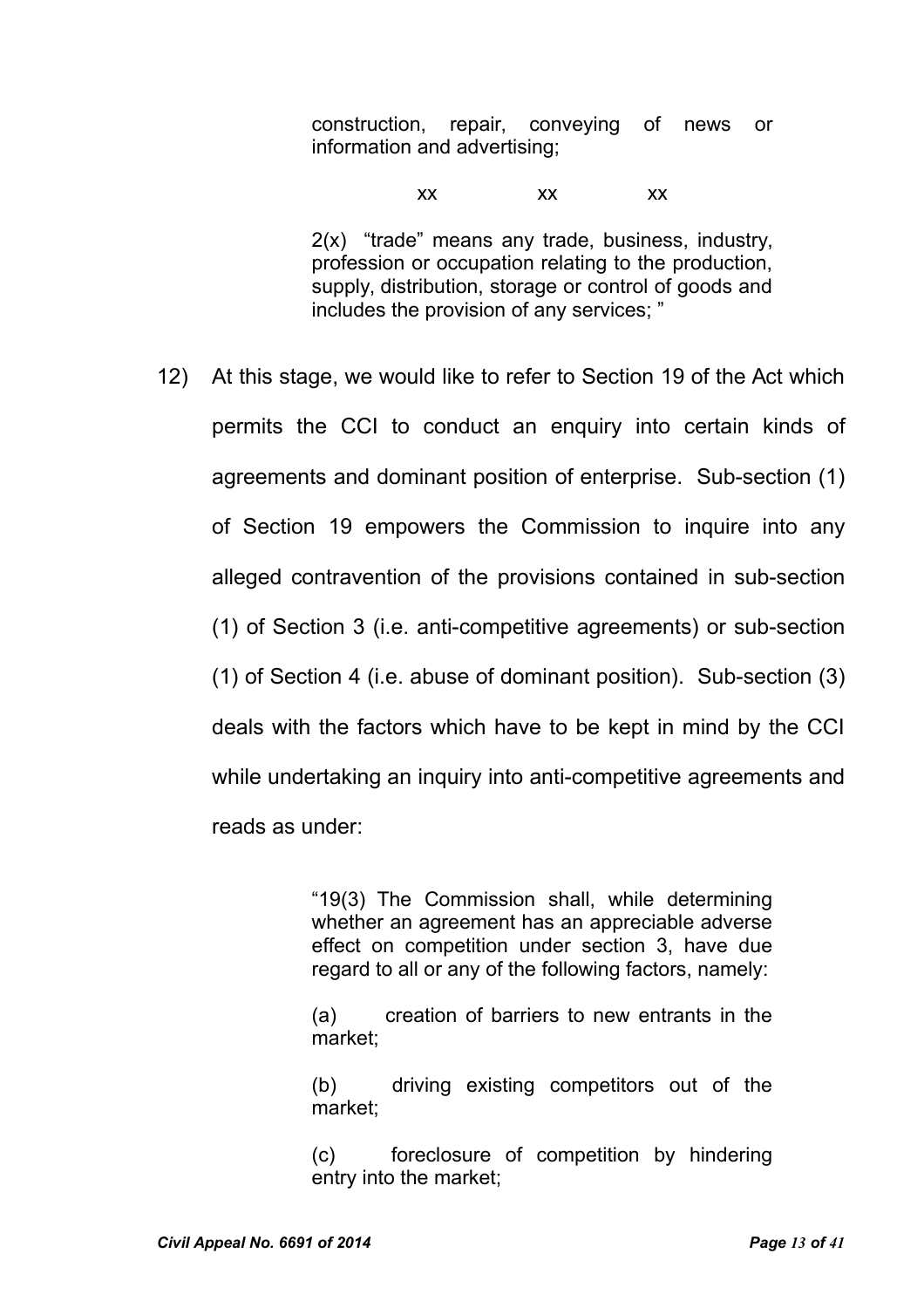(d) accrual of benefits to consumers;

(e) improvements in production or distribution of services; of goods or provision

(f) promotion of technical, scientific and economic development by means of production or distribution of goods or provision of services.

- 13) Since the appreciable adverse effect on competition has to be seen in the context of 'relevant market' as defined under Section 2(r) of the Act (already reproduced above), sub-section (5) of Section 19 stipulates that in order to determine whether a market constitutes a 'relevant market' for the purposes of this Act, CCI shall have due regard to the 'relevant geographic market', and 'relevant product market'. The factors which are to be taken into account while determining relevant geographic market are mentioned in sub-section (6) of Section 19. Likewise, the factors which are to be taken into consideration while determining the relevant product market are stipulated in sub-section (7) of Section 19.
- 14) Having noticed the relevant provisions postulating the scheme qua prohibited anti-competitive agreements, on the basis of which investigation is to be made by the DG, the first aspect was to determine as to what would be the 'relevant market'. The DG, in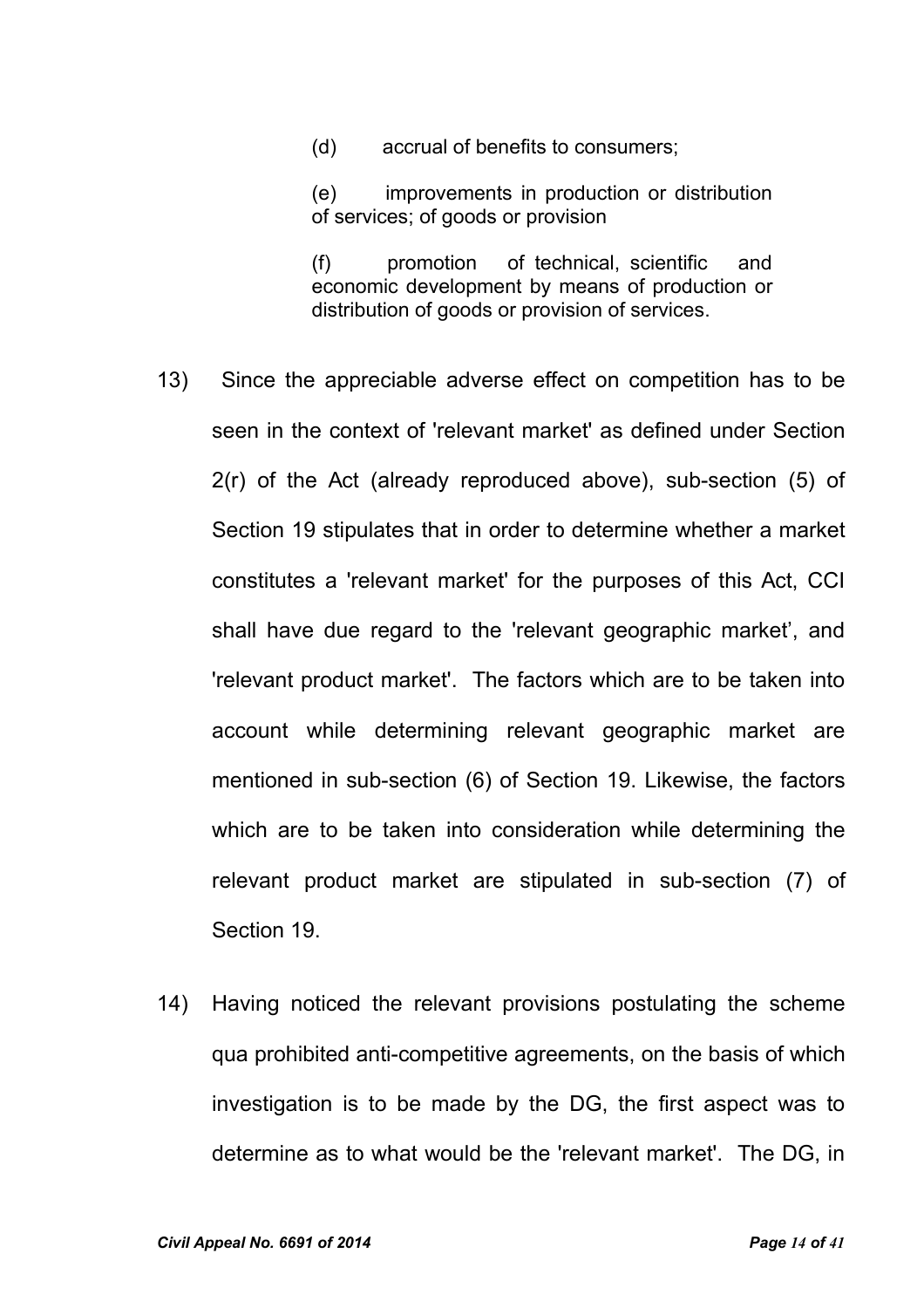his report submitted to the CCI, opined that in the instant case 'relevant market' would be the 'film and television industry of West Bengal'. He further recorded that the Coordination Committee consisted of persons or association of persons who were dealing with identical market of film making. In his opinion any agreement of joint action taken by the constituents, being in the nature of horizontal agreement, could be examined under the provisions of Section 3(3) of the Act. The impugned action of the Coordination Committee and EIMPA threatening non-cooperation in case telecast of the serials was not stopped and holding demonstrations as well as organising strike, which resulted in actually stopping the telecast of the serial by Channel 10 (though CTVN+ continued to telecast), amounted to restricting its commercial exploitation and was, therefore, unjustified. He found that following conduct of the Coordination Committee specifically contravened the provisions of the Act:

> "a. Act of the Co-ordination Committee writing a letter on 18.02.2011 to CCTVN Plus Channel asking it to stop the telecasting of Mahabharata serial.

> b. Further, act of the Co-ordination Committee writing a letter on 01.03.2011 to Channel 10 and letters on 11.03.2011, 12.03.2011 and 14.03.2011 to CTVN Plus Channel asking them to stop the telecast of Mahabharata serial.

> c. Observance of one-day work stoppage on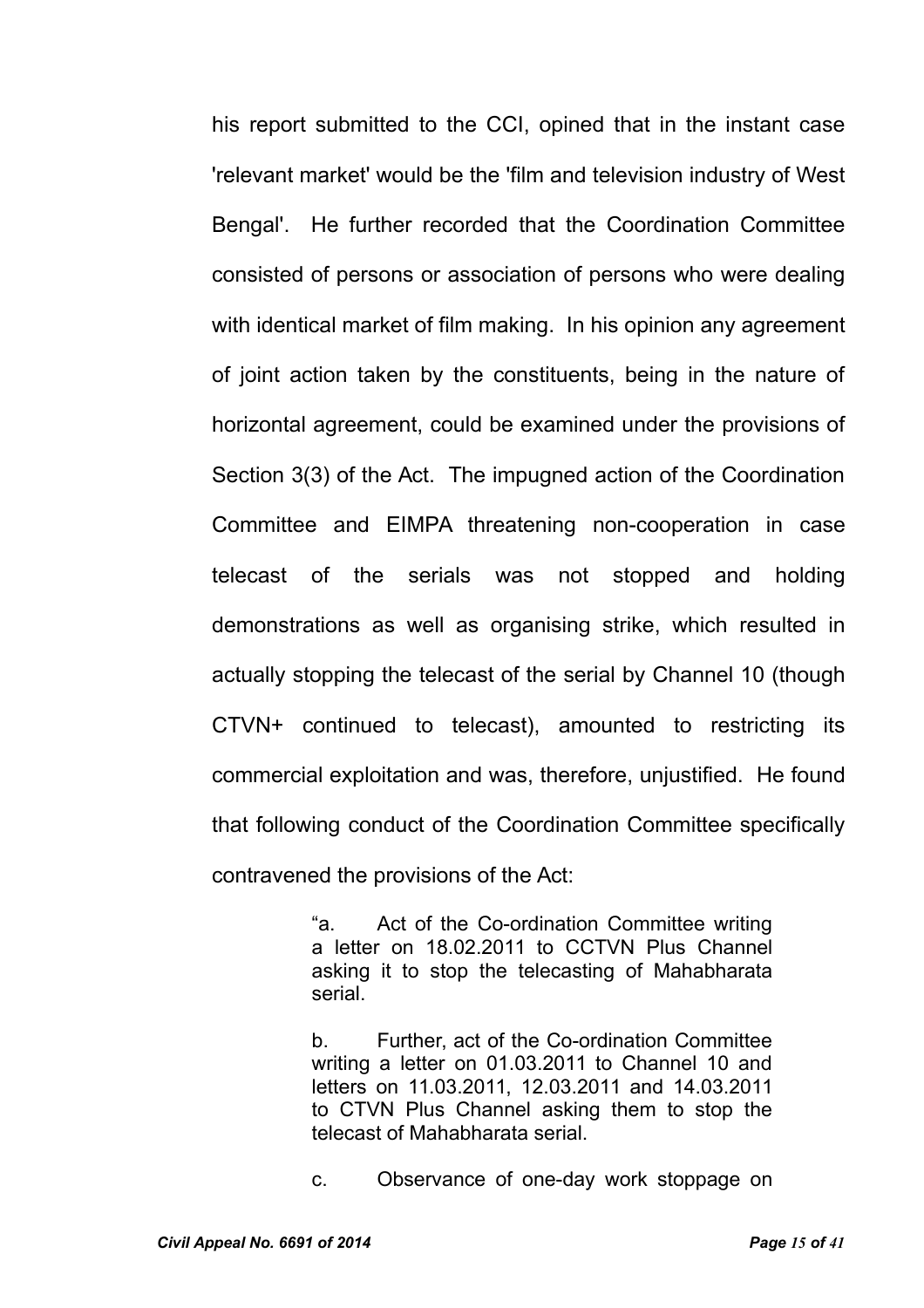07.04.2011 against telecast of the Mahabharata serial by the members of all the constituents of Co-ordination Committee and demonstration on the same day from 11.00AM to 02.00PM at Rani Rasoni Road in Kolkata.

d. The Co-ordination Committee approached Shri Mithun Chakraborty, the leading actor of Indian Film Industry and the Chief Adviser of Channel 10 and finally succeeded in getting the telecast of Mahabharata stopped by Channel 10."

- 15) The DG concluded that the action on the part of Coordination Committee had resulted in foreclosure of competition by hindering entry into the market. The DG also held that by not allowing the dubbed version of the serial, the Coordination Committee foreclosed the business opportunities for the businessmen engaged in the production, distribution, and exhibition, telecast of such programmes. The DG, therefore, concluded that the actions on the part of EIMPA and Coordination Committee were in violation of the provisions of Section 3(3)(b) of the Act, since they restricted and controlled the market and supply of dubbed versions of serials on the Television Channels through collective intent of all the constituents/associations coming together on one platform.
- 16) Certain fundamental objections were taken by the Coordination Committee as well as EIMPA touching upon the jurisdiction of the DG to inquire into the matter as according to them the inquiry was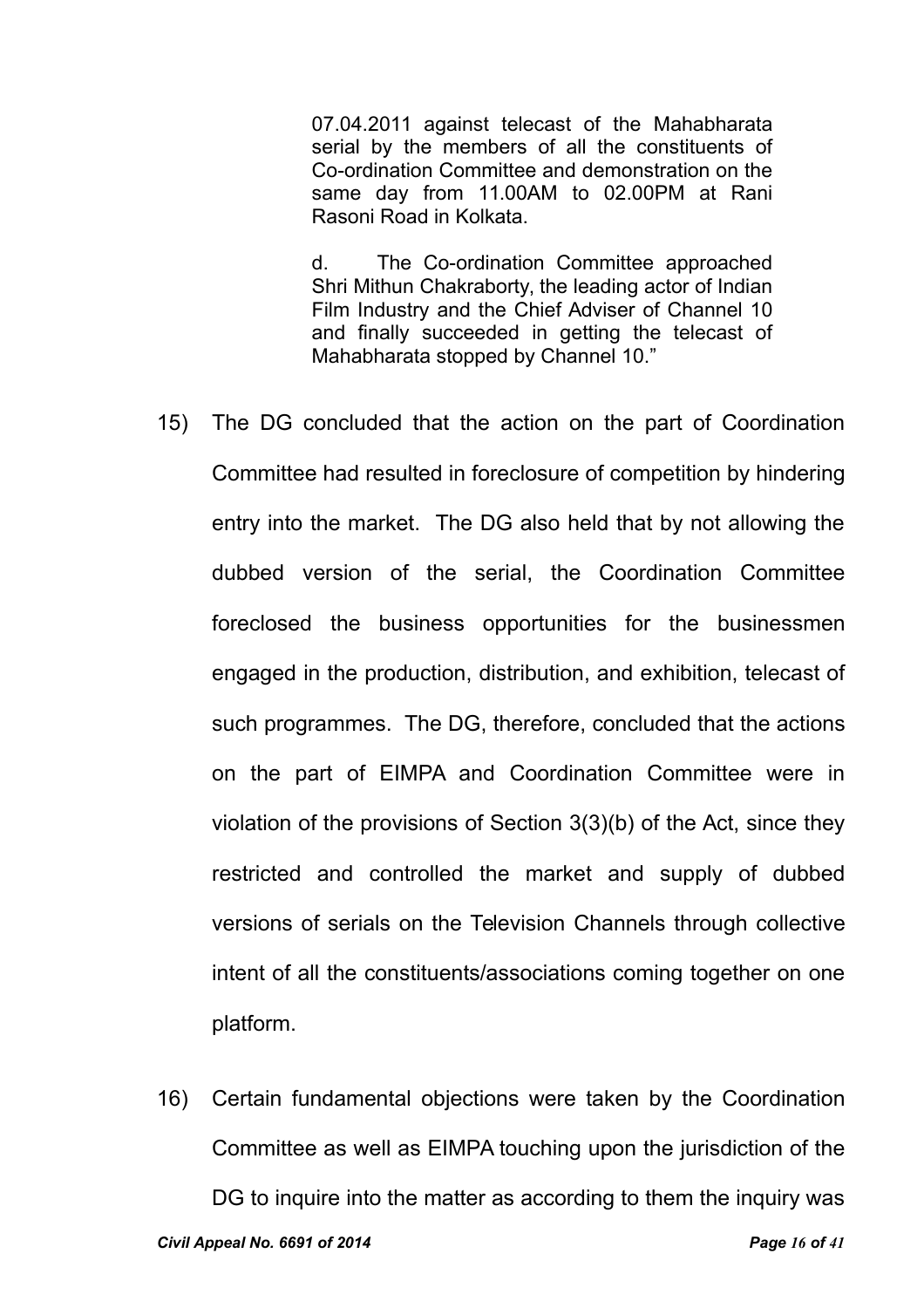beyond the scope of the Act. In nutshell, it was argued:

(a) The Coordination Committee comprised of artists and technicians of West Bengal Film and T.V. Industry and consisted of West Bengal Motion Picture Artists' Forum and Federation of Cine Technicians and Workers of Eastern India only. The other members like WATP, ATA and EIMPA were not in the Coordination Committee. It was, in fact, a trade union of the artisans and technicians under the Trade Union Act. Therefore, the Coordination Committee was not an 'enterprise'.

Likewise, it was not a 'person or 'association of persons' who were in the business of production, supply and distribution or providing services etc. Therefore, their act would not fall under Section 3(1) of the Act. (b) It was argued that the Coordination Committee was not in a position to control production programming marketing and uplinking of any serial in the satellite channel and, therefore, provisions of the Act would not apply to it. (c) According to the Coordination Committee, the action which they had taken was in the form of an agitation against the telecast of Hindi serial after dubbing the same into Bangla in order to safeguard the interest of its members. It was their constitutional right to lodge such protests under Article 19(1)(a) of the Constitution of India.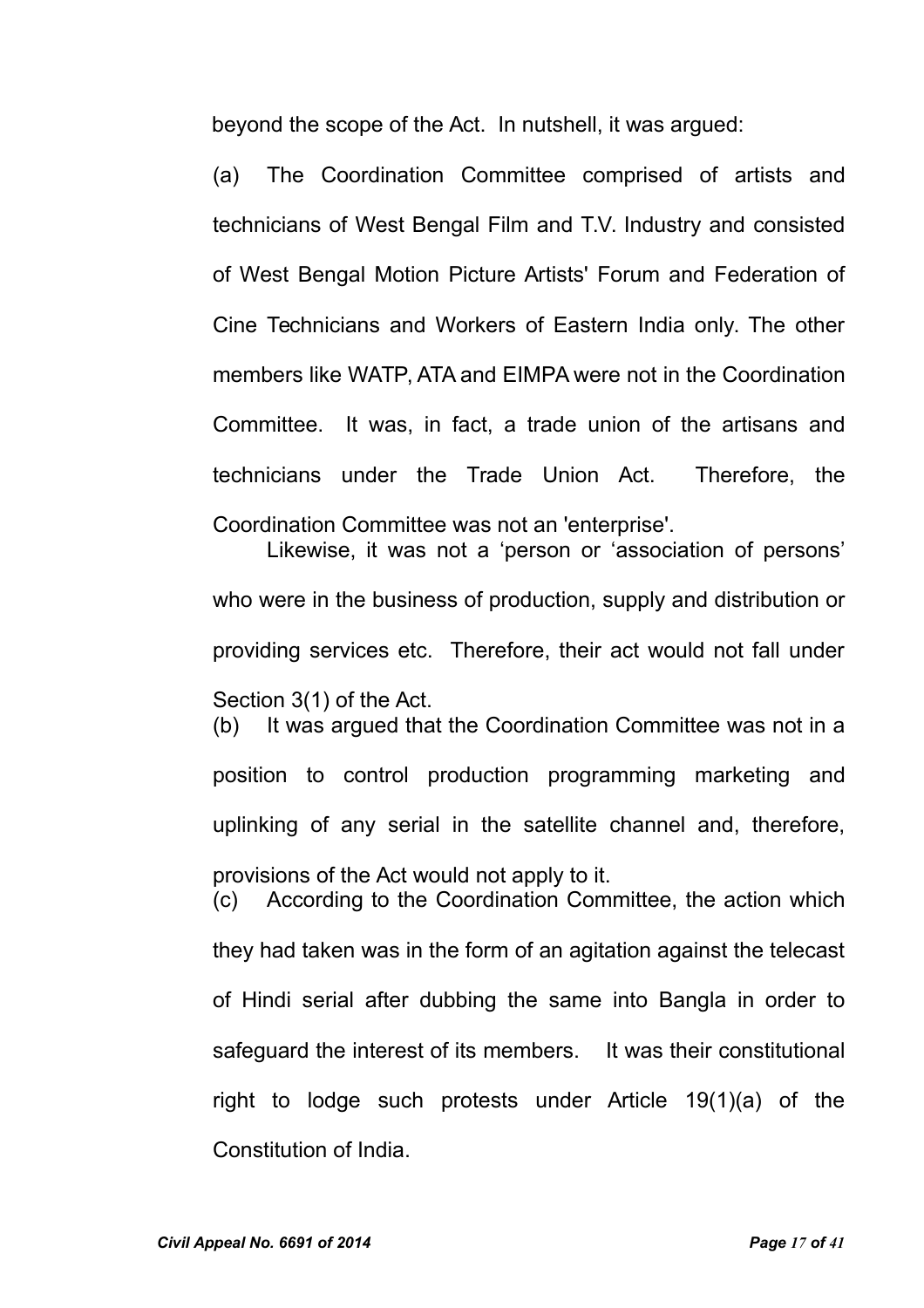- 17) The DG, however, did not get convinced with the aforesaid defence put by the Coordination Committee and found that the agitation of the Coordination Committee was uncalled for inasmuch as there was a huge potential of local film artists, and the industry was not likely to suffer on account of the dubbed serials shown on the said channels. He also found the industry of television channels in Bangla was growing by leaps and bounds and, therefore, argument of the Coordination Committee was not based on facts. Thus, their action was held to be unjustified, as it had resulted in foreclosure on competition by entering into the market as well as foreclosure of business opportunities for the businessmen engaged in the production, distribution and exhibition/telecast of such programmes. This, according to him, came within the mischief of Section 3(3)(b) of the Act.
- 18) Against the aforesaid report of the DG, being adverse to the Coordination Committee as well as EIMPA, both of them preferred their objections before the CCI. These objections were almost on the same lines which were taken before the DG and, therefore, it is not necessary to repeat the same at this stage inasmuch as we would be turning to the stand of the Coordination Committee at the appropriate stage, in any case.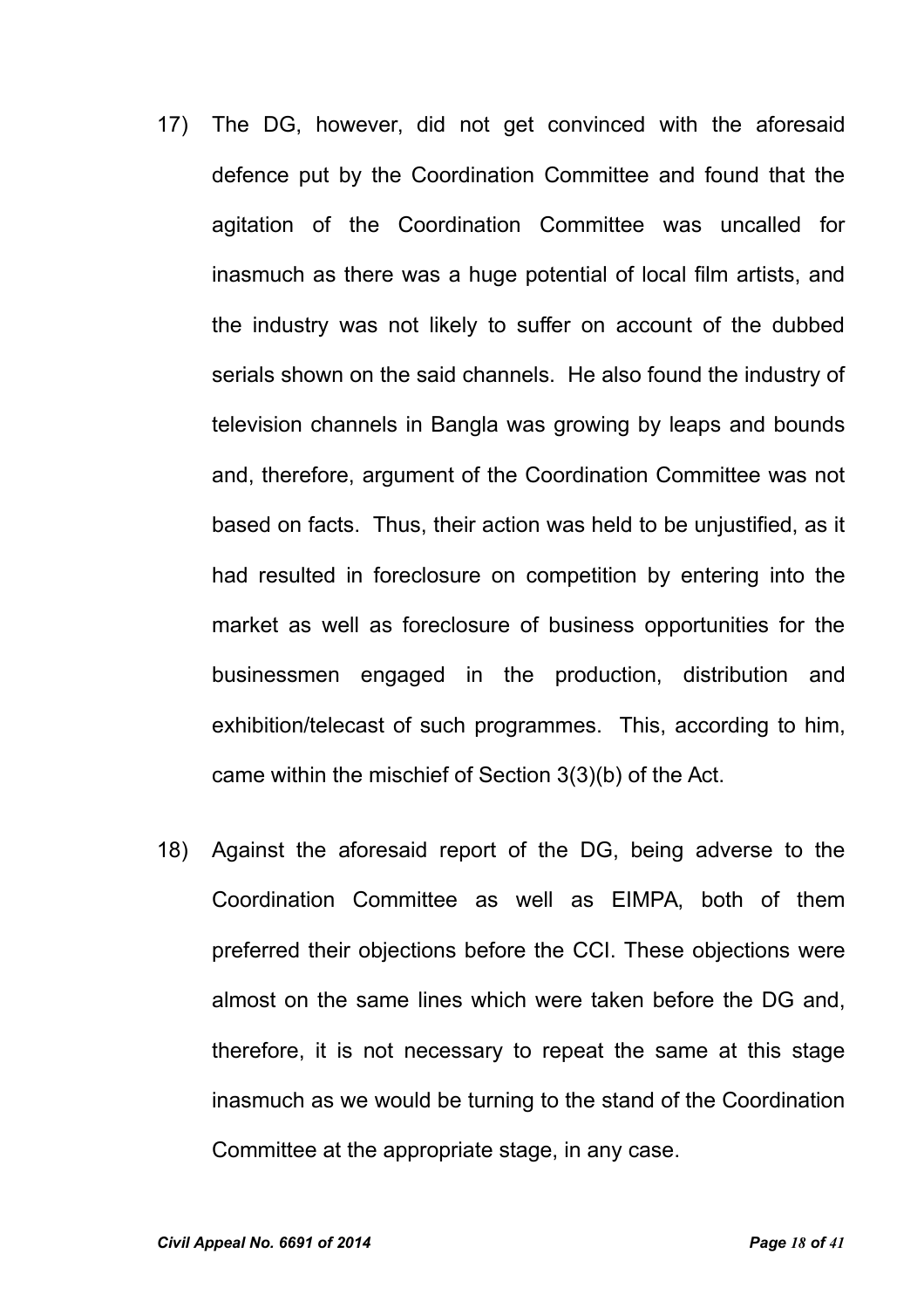19) The CCI, after scanning through those objections, formulated two questions which according to it fell for consideration. These are:

### **Issue 1**

Whether EIMPA and Co-ordination Committee imposed/attempted to impose restrictions on the telecast of dubbed serial 'Mahabharat'? **Issue 2**

Whether the act and conduct of imposing restrictions on telecast of the said serial is in violation of provisions of the Act?

20) The CCI gave a fractured verdict on the aforesaid issues. As per the majority, the complainant was able to give clinching evidence thereby proving both the issues. The majority held that Channel 10 stopped the telecast of serial as a direct consequence of the threats extended to it by EIMPA as well as Coordination Committee through their various letters coupled with the agitations and demonstration held by them. In this manner, pressures were exerted on both Channel 10 and CTVN+ not to telecast the dubbed serial, though as far as CTVN+ is concerned it did not succumb to such a pressure. But Channel 10 gave in by discontinuing the telecast of the serial. In this manner, first issue was decided in the affirmative.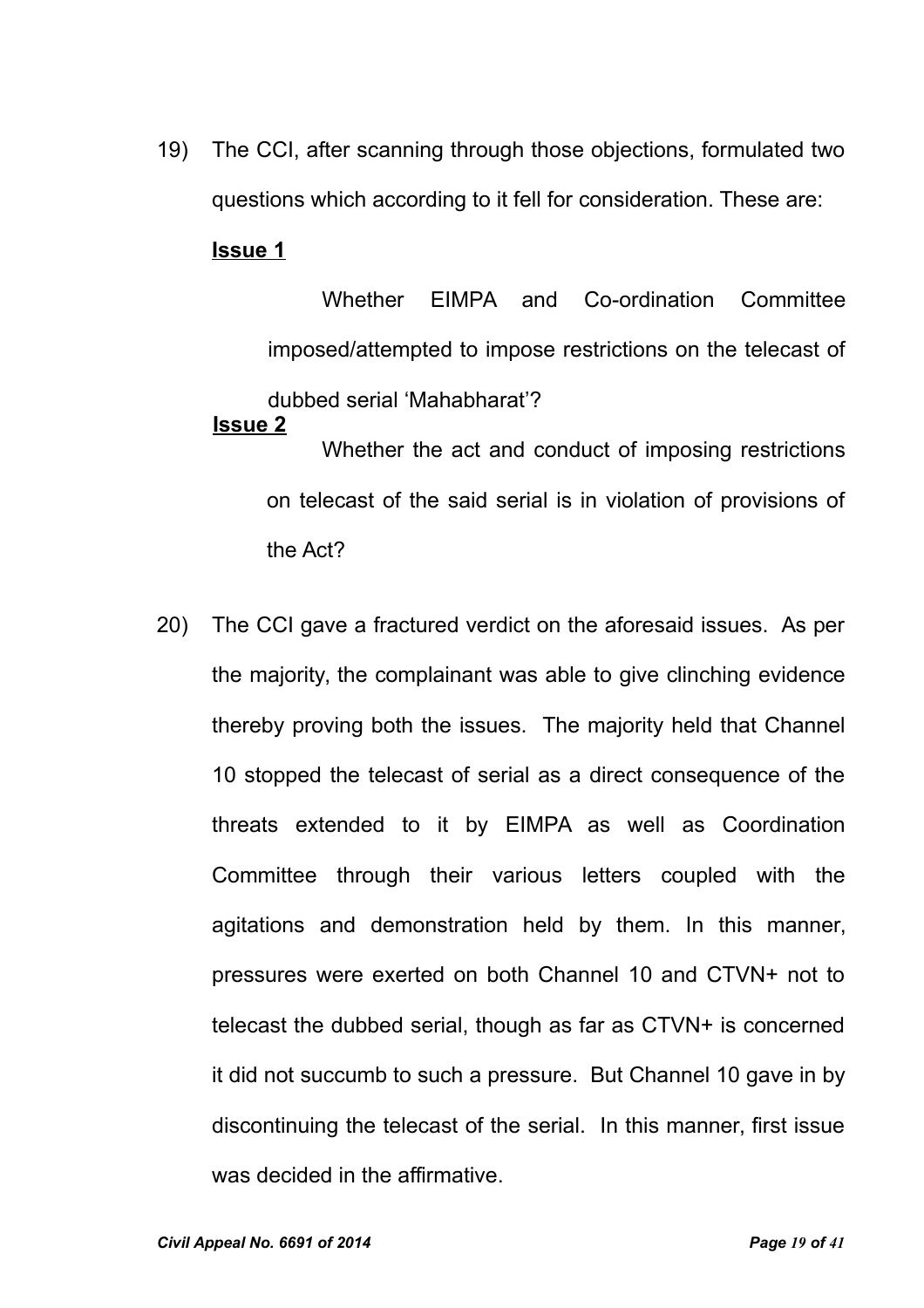Taking up the second issue, the majority members held that since the Coordination Committee was not an 'enterprise', question of breach of Section 4 did not arise. However, the activities of the Coordination Committee fell within the ambit of Section 3 of the Act and violated that provision since it had adverse effect on competition. It accepted that the Coordination Committee (and for that matter even EIMPA) were trade unions. Notwithstanding, they were not exempted from the purview of the Act. Q*ua* the Coordination Committee specifically, the CCI was influenced by the fact that even when bodies like WATP, ATA and EIMPA were not members of the Coordination Committee, still it was found that the Coordination Committee takes the measures in consultation with these associations and, therefore, the Coordination Committee must be deemed to be comprised of all the five members.

21) Judicial member in the CCI put discordant note as he differed from the majority opinion. According to him, first mistake committed by the DG was that he did not identify the 'relevant market' correctly. According to him, 'relevant market' was 'broadcast of TV serial' and not 'Film and TV Industry of West Bengal' as found by the DG. After identifying the relevant market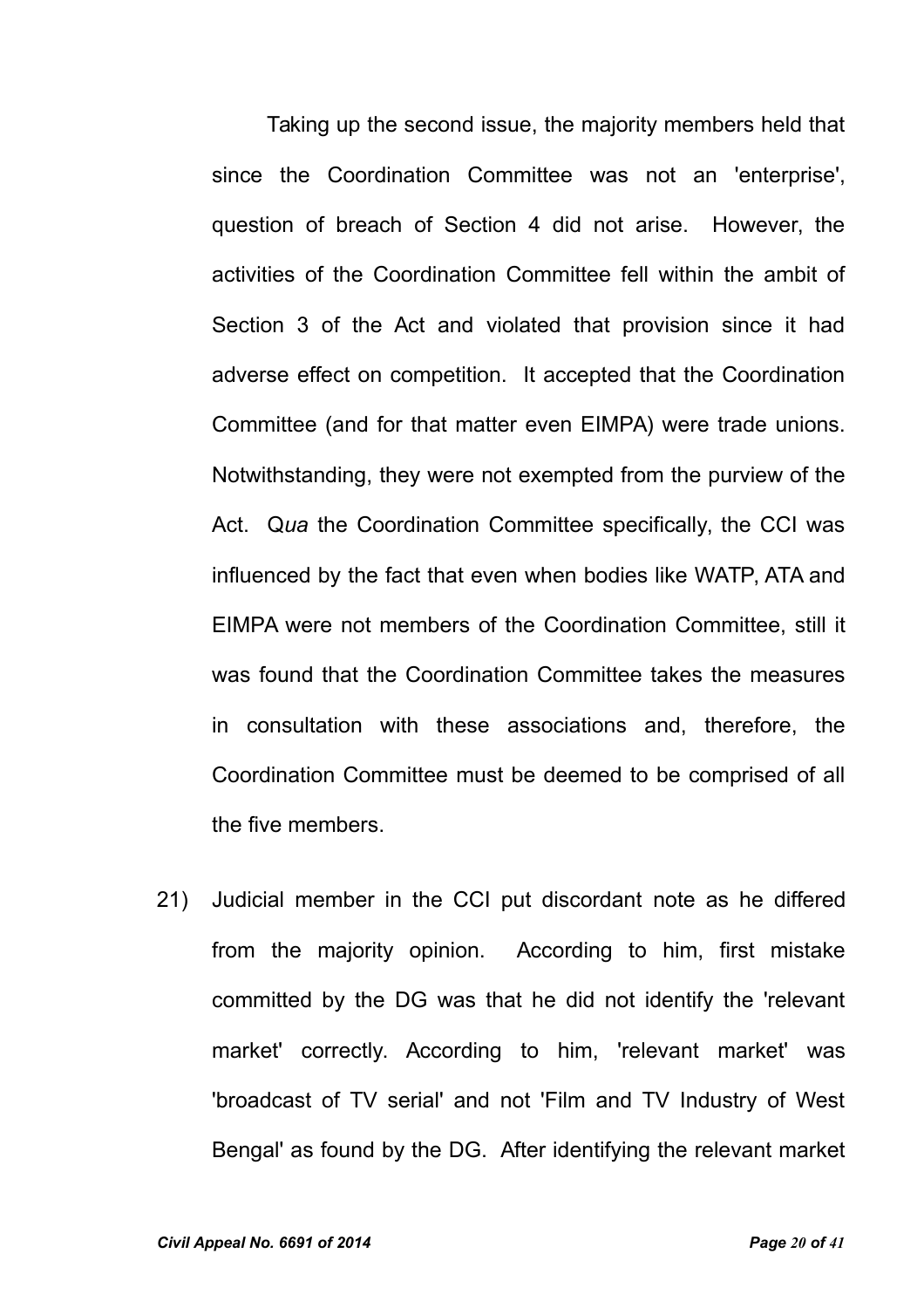as broadcast of TV serials, learned member opined that broadcast of TV serials took place either by way of Direct to Home Services (DTH) or through Cable and, therefore, broadcasting service is altogether a separate market, different from production, exhibition and distribution of films. Insofar as the two channels, namely, CTVN+ and Channel 10 are concerned, they were in the market for telecasting programmes for the viewers of the DTH category or Cable TV category and were not in production, distribution or exhibition of dubbed films. According to the minority view, since the offending parties, i,e., Coordination Committee and EIMPA, were not active in the relevant market of broadcast of dubbed TV serials, there was no question of any violation of any provisions of the Act. It was further held that Section 3 of the Act does not take into its fold coercive actions taken by workers' union affecting the various facets or products or service market, affecting production, distribution and supply of goods or services. It was accepted that, as a matter of fact, the Coordination Committee as well as EIMPA had put pressure on these channels from broadcasting the dubbed TV serial in question through various means. However, it could not be treated as an economic pressure. It was an act of trade union putting such pressures which was outside the domain of the Act and not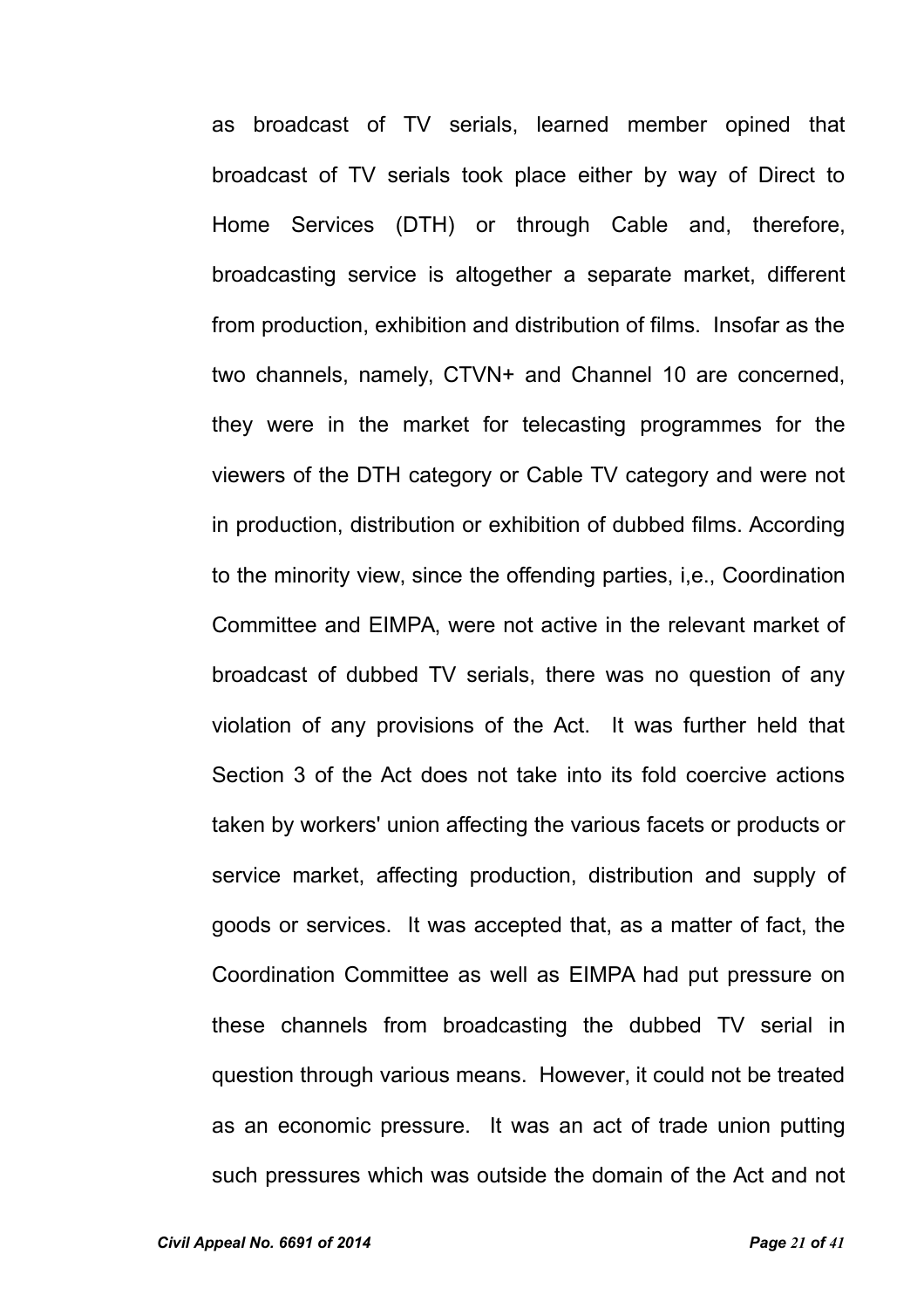an 'agreement' amongst the enterprises, active in the same relevant market, which resulted in discontinuing the telecast of dubbed serials. Further, the TV channels were at liberty to ignore such coercive facts. The minority opinion went to the extent of expressing that right to hold dharnas, boycotts, strikes etc. was fundamental right of any trade union guaranteed under Article 19(1)(a) of the Constitution which could not be taken away by the Act, unless it is shown that the offending parties were involved in economic activities in the same 'relevant market' and they had entered into an 'agreement' which finds foul with the provisions of Section 3 of the Act.

22) Significantly, it is only the Coordination Committee which preferred the appeal before the Competition Appellate Tribunal (hereinafter referred to as the 'Tribunal'). EIMPA, by its conduct, accepted the majority decision of the CCI. It is for this reason the Tribunal did not go into the issue with reference to EIMPA. It discussed the stand of the Coordination Committee and deliberated itself confining to the activities of the Coordination Committee to find out whether majority view of CCI was correct in law. By the impugned judgment, it has held otherwise thereby setting aside the majority view and accepting the minority opinion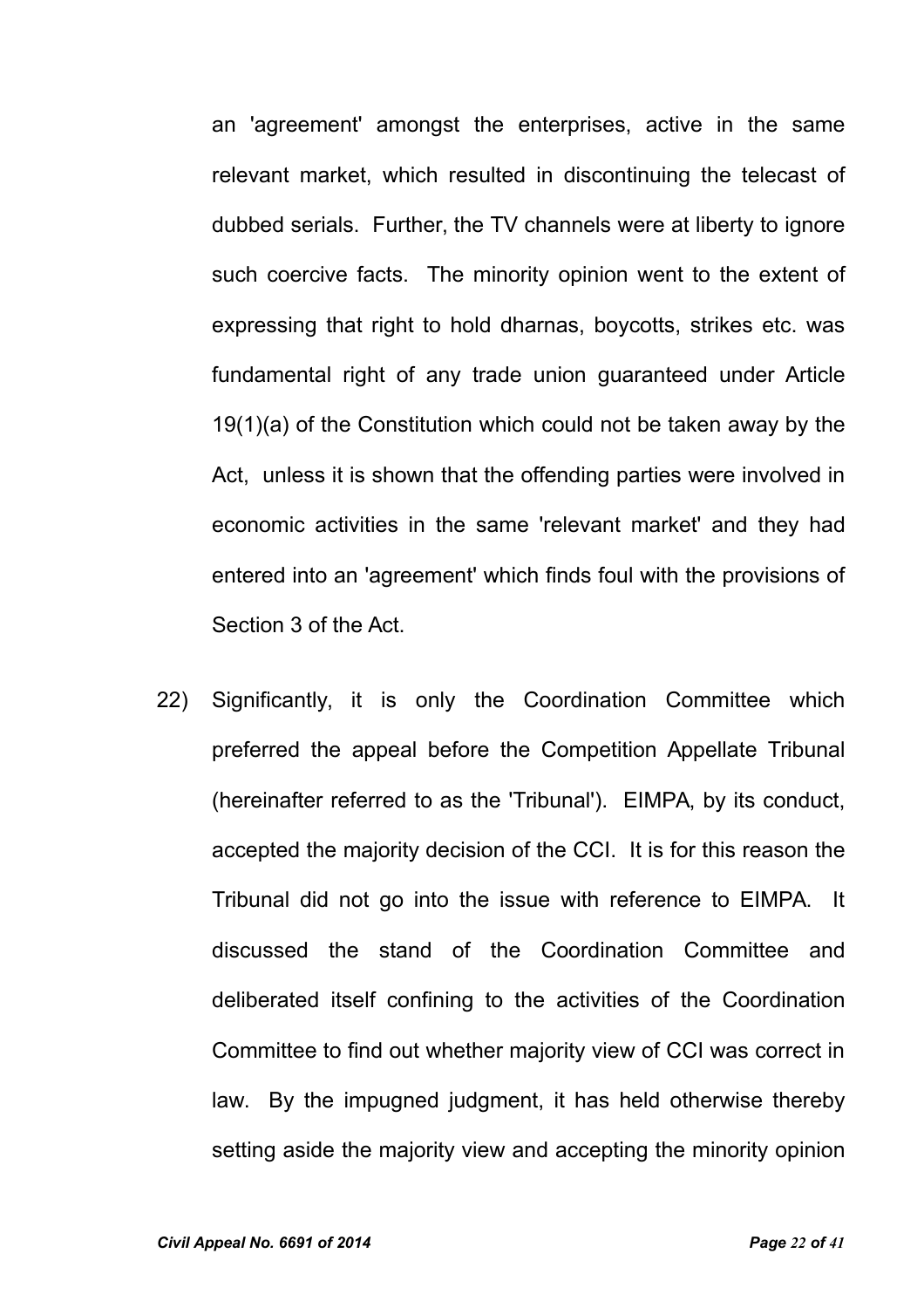of the CCI resulting into allowing the appeal of the Coordination Committee and holding that there is no contravention of Section 3 of the Act which could not even be invoked on the facts of this case. In the first place, the Tribunal has affirmed the opinion of the dissenting member of the CCI on the question of 'relevant market' by holding that it was not the 'Film and Television Industry in the State of West Bengal', but the relevant market was the 'telecasting of the dubbed serial on television in West Bengal'. Thereafter, the Tribunal took note of the provisions of Section 3(3) of the Act and concluded that the Coordination Committee was not trading in any groups, or provisions of any services, much less by the persons engaged in identical or similar trade or provisions of services. Therefore, it could not be said that there was any 'agreement' as envisaged in Section 3 entered into. According to the Tribunal, Section 3(3)(b) of the Act applies to the competitors who would be in the same line of commercial activity and by their agreement tend to restrict the competition. No evidence to this effect was available in the instant case. It was merely a protest of the Coordination Committee voicing its grievance for the benefit of its members and even if such a move on the part of the Coordination Committee was wrong and even if its agitation was influenced by foul play in projecting that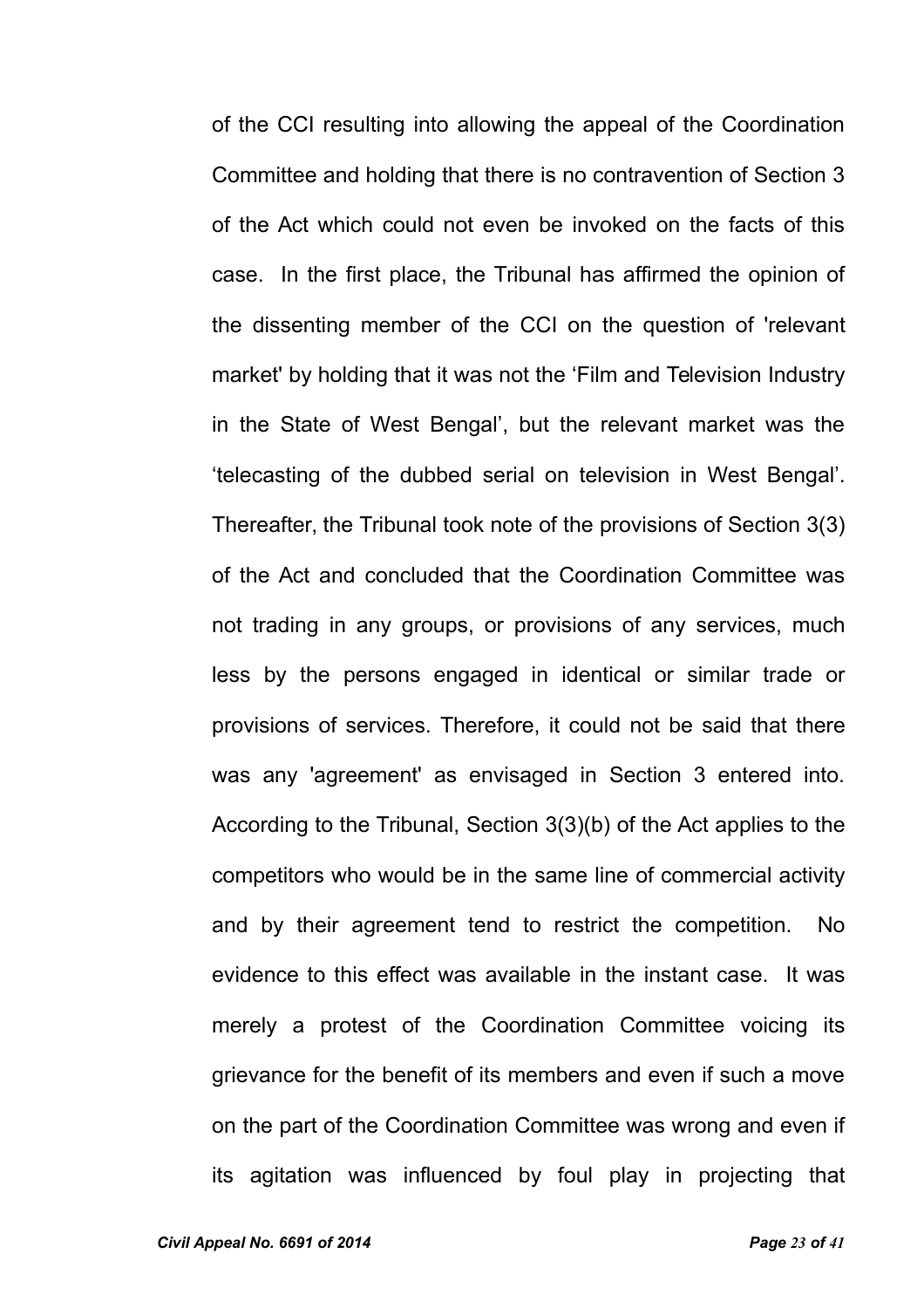exhibiting dubbed TV serial would affect their prospects of getting further work, that by itself would not become a competition issue covered by the Act**.**

23) Challenging the aforesaid view of the Tribunal, Mr. Chandhiok, learned senior advocate appearing for the CCI, referred to the various provisions of the Act and also extensively read out from the exercise undertaken by the DG and the majority view of the CCI. His submission was that exercise undertaken by the DG and approved by the CCI in its majority decision was correct in law. He questioned the manner in which 'relevant market' has been assigned limited sphere as, according to him, the matter related to film and television industry of the State of West Bengal and the concerted action of the Coordination Committee was to obviously effect the competitiveness in the entire film and television industry of the State of West Bengal. He also read out various definitions from the Act, which we have already reproduced above. His submission was that the definition of 'agreement' contained in Section 2(b) had a much wider connotation and any such agreement which was anti-competitive in nature between persons or association of persons was hit by Section 3.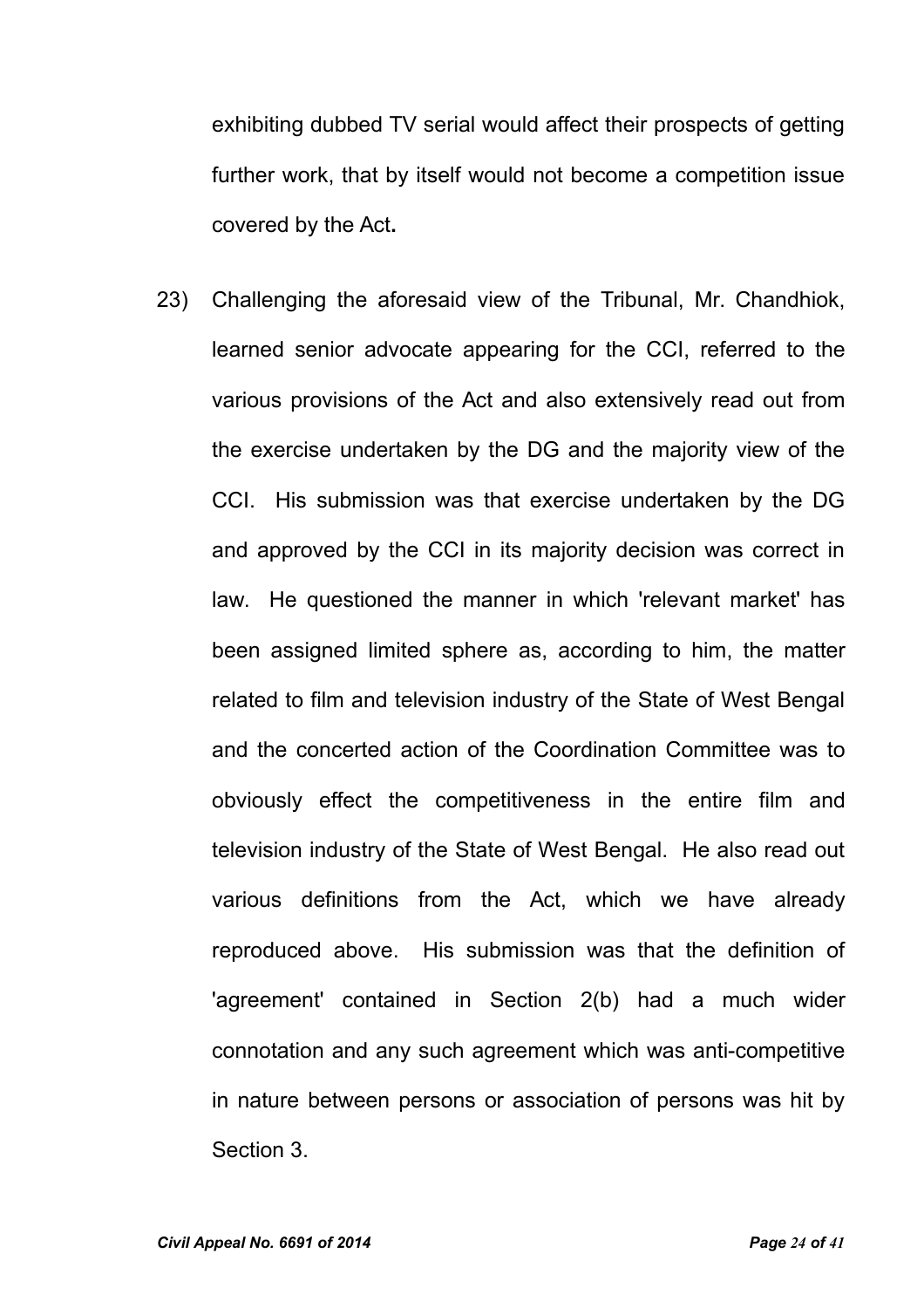- 24) Learned counsel appearing for the Coordination Committee, on the other hand, heavily relied upon the impugned judgment and submitted that the conclusion drawn therein was correct in law as the Coordination Committee, which was in the nature of a trade union, and not in the business of production, supply, distribution, storage, acquisition or control of goods or provision of services, could not be covered within the scope of Section 3 of the Act. He also submitted that the action on the part of the Coordination Committee had nothing to do with the competition and it was the fundamental right of the Coordination Committee, as a trade union, to lodge legitimate protest. He submitted that even if in this protest the Coordination Committee had exceeded the limits, that may be an action actionable under any other law but would not fall within the domain of Competition Law.
- 25) We have given our due consideration to the respective submissions and have minutely gone through the orders passed by various authorities, glimpse whereof is already reflected above.
- 26) Two fundamental aspects which need determination are:
	- (i) What is the 'relevant market' for the purposes of inquiry into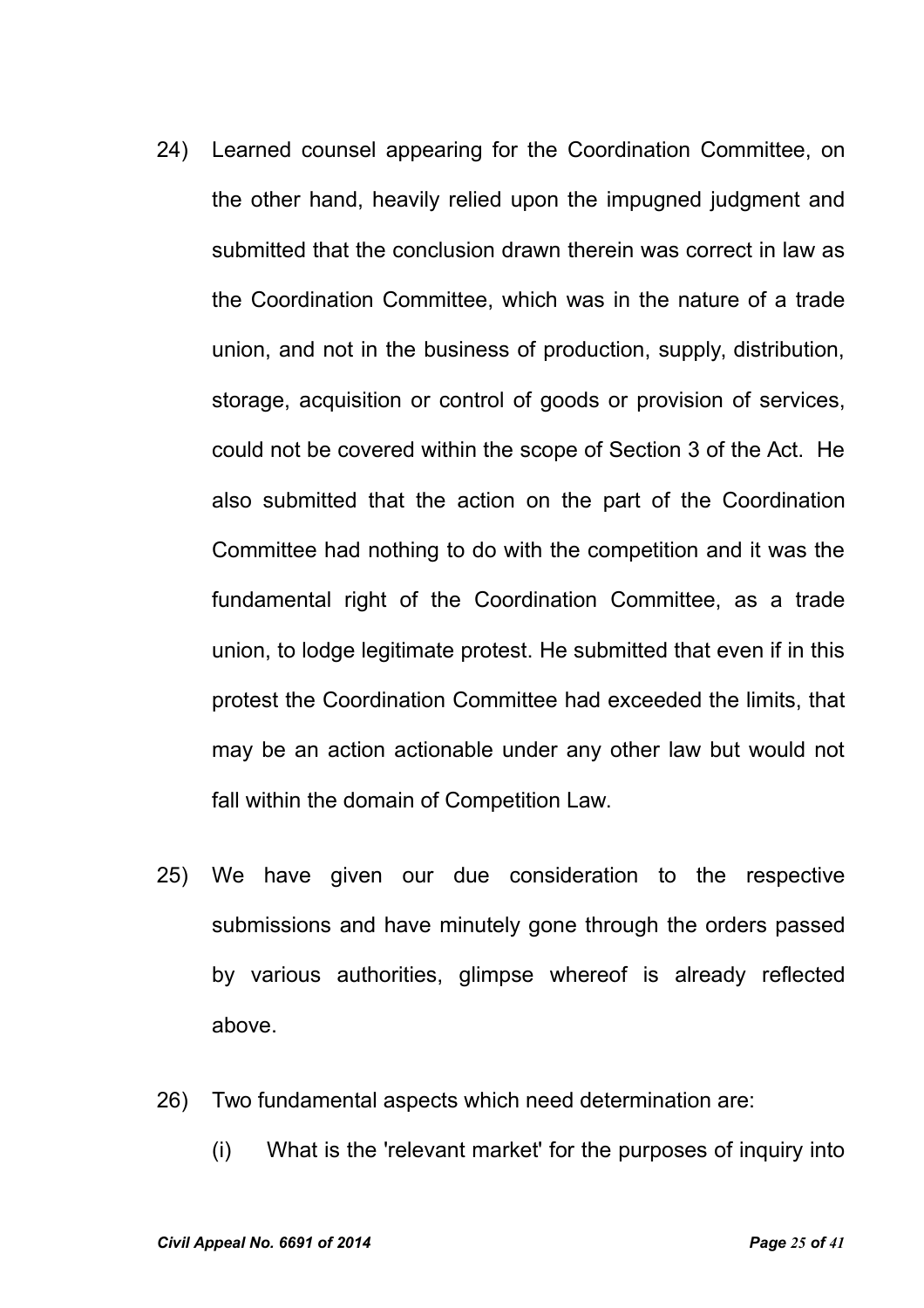the impugned activity of the Coordination Committee? and

(ii) Whether the action and conduct of the Coordination Committee is covered by the provisions of Section 3 of the Act?

- 27) Before we discuss the aforesaid questions, it would be necessary to clear the air on some of the fundamental aspects relating to the Act.
- 28) The Competition Act of 2002, as amended in 2007 and 2009, deals with anti-trust issues, viz. regulation of anti-competitive agreements, abuse of dominant position and a combination or acquisition falling within the provisions of the said Act. Since the majority view of the CCI also accepted that the impugned activities of the Coordination Committee did not amount to abuse of dominant position, and it treated the same as anti-competitive having appreciable adverse effect on competition, our discussion would be focused only on anti-competitive agreements. Section 3 of the Act is the relevant section in this behalf. It is intended to curb or prohibit certain agreements. Therefore, in the first instance, it is to be found out that there existed an 'agreement' which was entered into by enterprise or association of enterprises or person or association of persons. Thereafter, it needs to be determined as to whether such an agreement is anti-competitive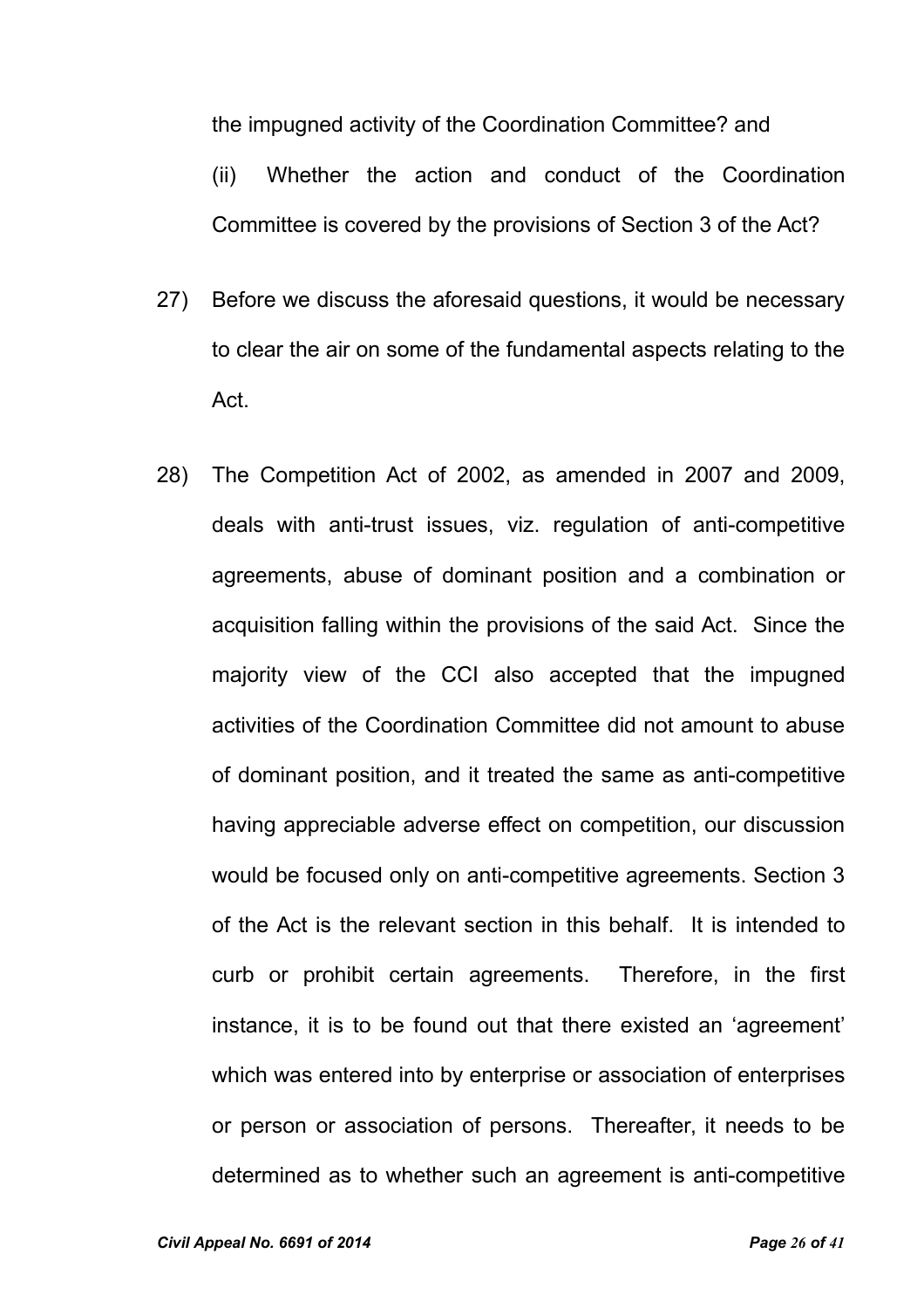agreement within the meaning of the Act. Once it is found to be so, other provisions relating to the treatment that needs to be given thereto get attracted.

29) While inquiring into any alleged contravention, whether by the Commission or by the DG, and determining whether any agreement has an appreciable adverse effect on competition under Section 3, factors which are to be taken into consideration are mentioned in sub-section (3) of Section 19, which are as follows:

### "19. **Inquiry into certain agreements and dominant position of enterprise. –**

### xx xx xx

(3) The Commission shall, while determining whether an agreement has an appreciable adverse effect on competition under section 3, have due regard to all or any of the following factors, namely:-

(a) creation of barriers to new entrants in the market;

(b) driving existing competitors out of the market;

(c) foreclosure of competition by hindering entry into the market;

(d) accrual of benefits to consumers;

(e) improvements in production or distribution of goods or provision of services;

(f) promotion of technical, scientific and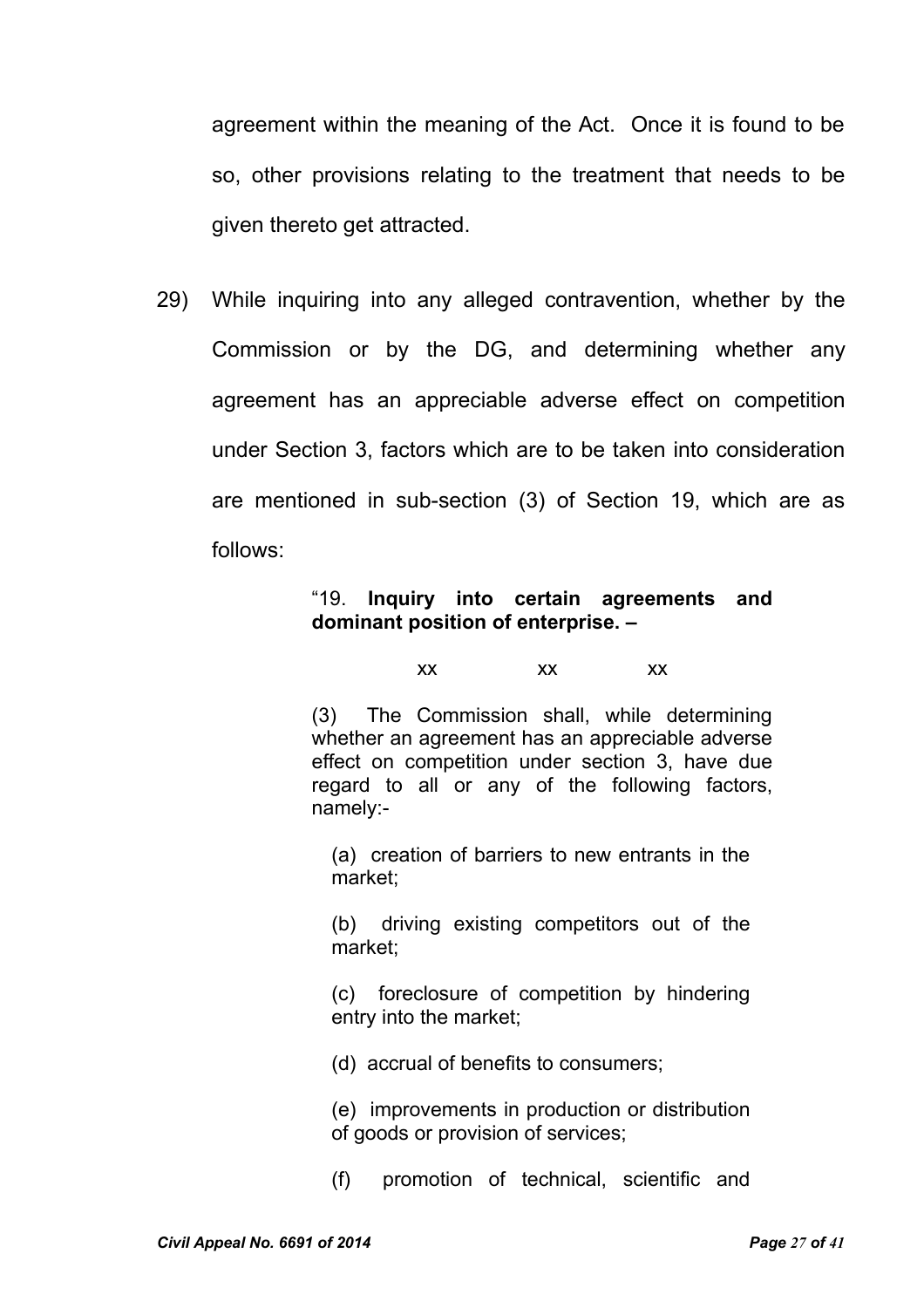economic development by means of production or distribution of goods or provision of services.

xx xx xx"

30) The word 'market' used therein has reference to 'relevant market'. As per sub-section (5) of Section 19, such relevant market can be relevant geographic market or relevant product market. The factors which are to be kept in mind while determining the relevant geographic market are stipulated in sub-section (6) of Section 19 and the factors which need to be considered while determining the relevant product market are prescribed in sub-section (7) of Section 19. These two sub-sections read as under:

> "(6) The Commission shall, while determining the "relevant geographic market', have due regard to all or any of the following factors, namely:-

- (a) regulatory trade barriers;
- (b) local specification requirements;
- (c) national procurement policies;
- (d) adequate distribution facilities;
- (e) transport costs;
- (f) language;
- (g) consumer preferences;
- (h) need for secure or regular supplies or rapid after-sales services.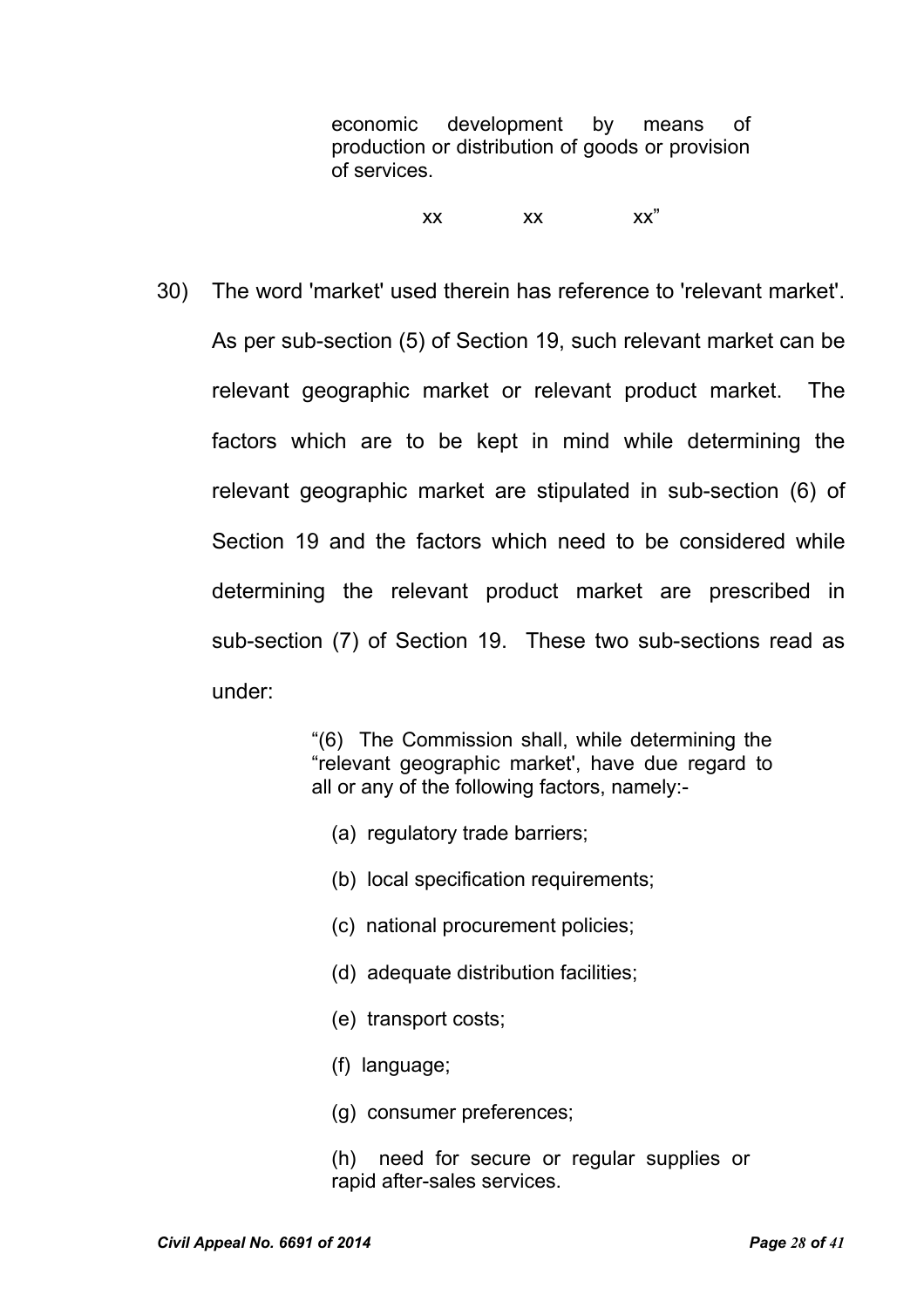(7) The Commission shall, while determining the "relevant product market", have due regard to all or any of the following factors, namely:-

(a) physical characteristics or end-use of goods;

(b) price of goods or service;

(c) consumer preferences;

(d) exclusion of in-house production;

(e) existence of specialised producers;

(f) classification of industrial products."

It is for this reason, the first and foremost aspect that needs determination is: 'What is the relevant market in which competition is effected?"

31) Market definition is a tool to identify and define the boundaries of competition between firms. It serves to establish the framework within which competition policy is applied by the Commission. The main purpose of market definition is to identify in a systematic way the competitive constraints that the undertakings involved face. The objective of defining a market in both its product and geographic dimension is to identify those actual competitors of the undertakings involved that are capable of constraining those undertakings behaviour and of preventing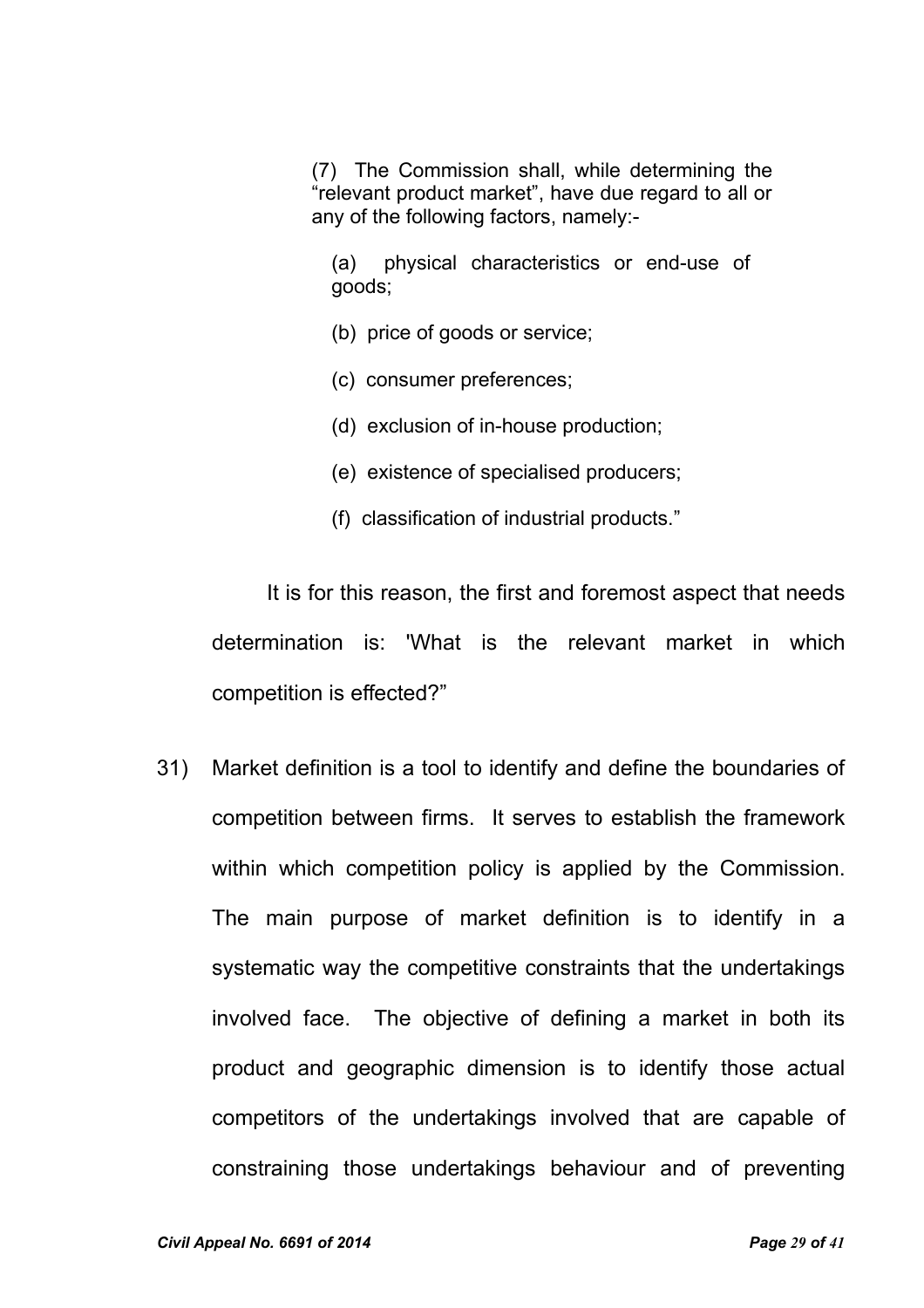them from behaving independently of effective competitive pressure.

Therefore, the purpose of defining the 'relevant market' is to assess with identifying in a systematic way the competitive constraints that undertakings face when operating in a market. This is the case in particular for determining if undertakings are competitors or potential competitors and when assessing the anti-competitive effects of conduct in a market. The concept of relevant market implies that there could be an effective competition between the products which form part of it and this presupposes that there is a sufficient degree of interchangeability between all the products forming part of the same market insofar as specific use of such product is concerned.

32) While identifying the relevant market in a given case, the CCI is required to look at evidence that is available and relevant to the case at hand. The CCI has to define the boundaries of the relevant market as precisely as required by the circumstances of the case. Where appropriate, it may conduct its competition assessment on the basis of alternative market definitions. Where it is apparent that the investigated conduct is unlikely to have an adverse effect on competition or that the undertaking under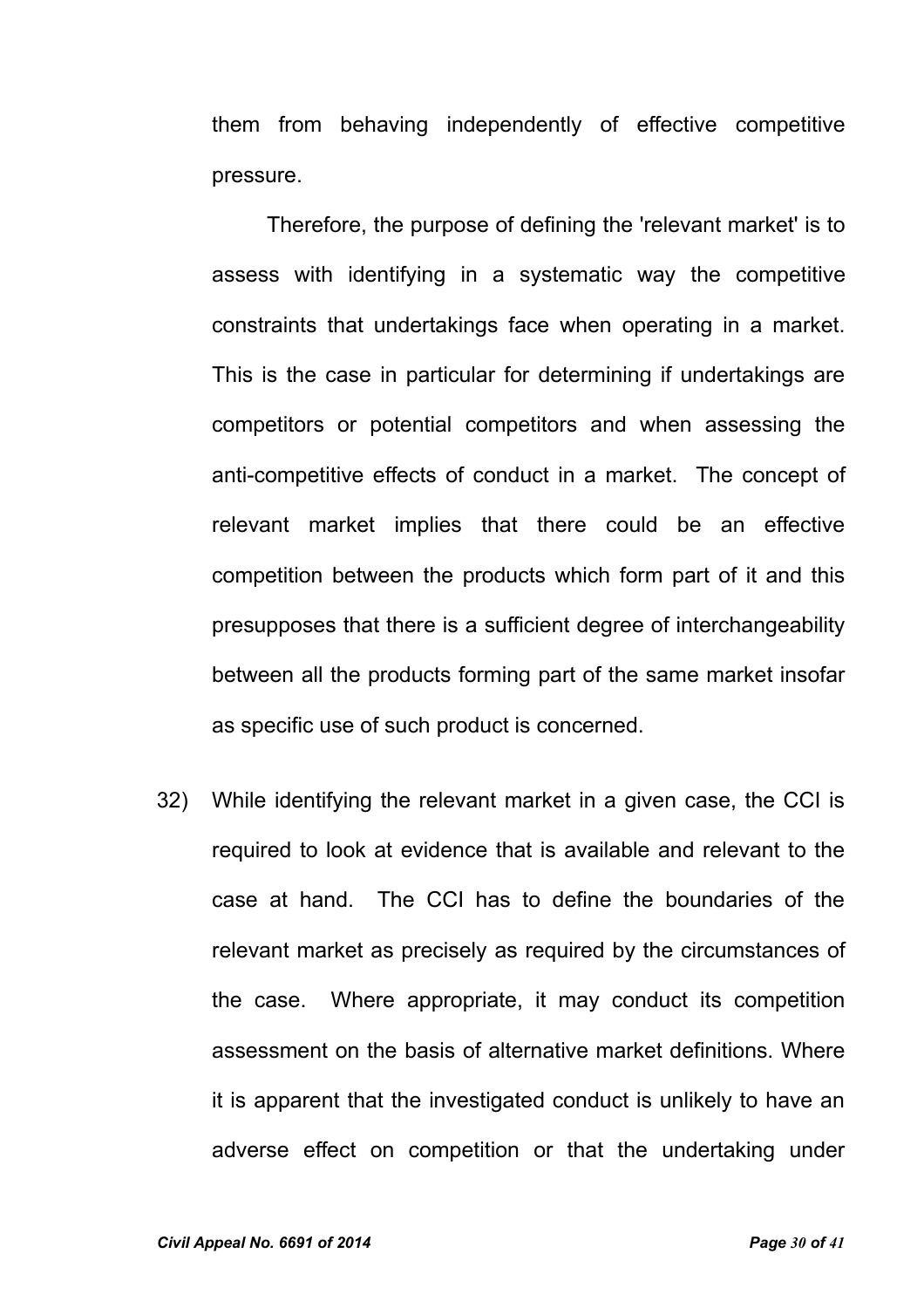investigation does not possess a substantial degree of market power on the basis of any reasonable market definition, the question of the most appropriate market definition can even be left open.

33) The relevant market within which to analyse market power or assess a given competition concern has both a product dimension and a geographic dimension. In this context, the relevant product market comprises all those products which are considered interchangeable or substitutable by buyers because of the products' characteristics, prices and intended use. The relevant geographic market comprises all those regions or areas where buyers would be able or willing to find substitutes for the products in question. The relevant product and geographic market for a particular product may vary depending on the nature of the buyers and suppliers concerned by the conduct under examination and their position in the supply chain. For example, if the questionable conduct is concerned at the wholesale level, the relevant market has to be defined from the perspective of the wholesale buyers. On the other hand, if the concern is to examine the conduct at the retail level, the relevant market needs to be defined from the perspective of buyers of retail products.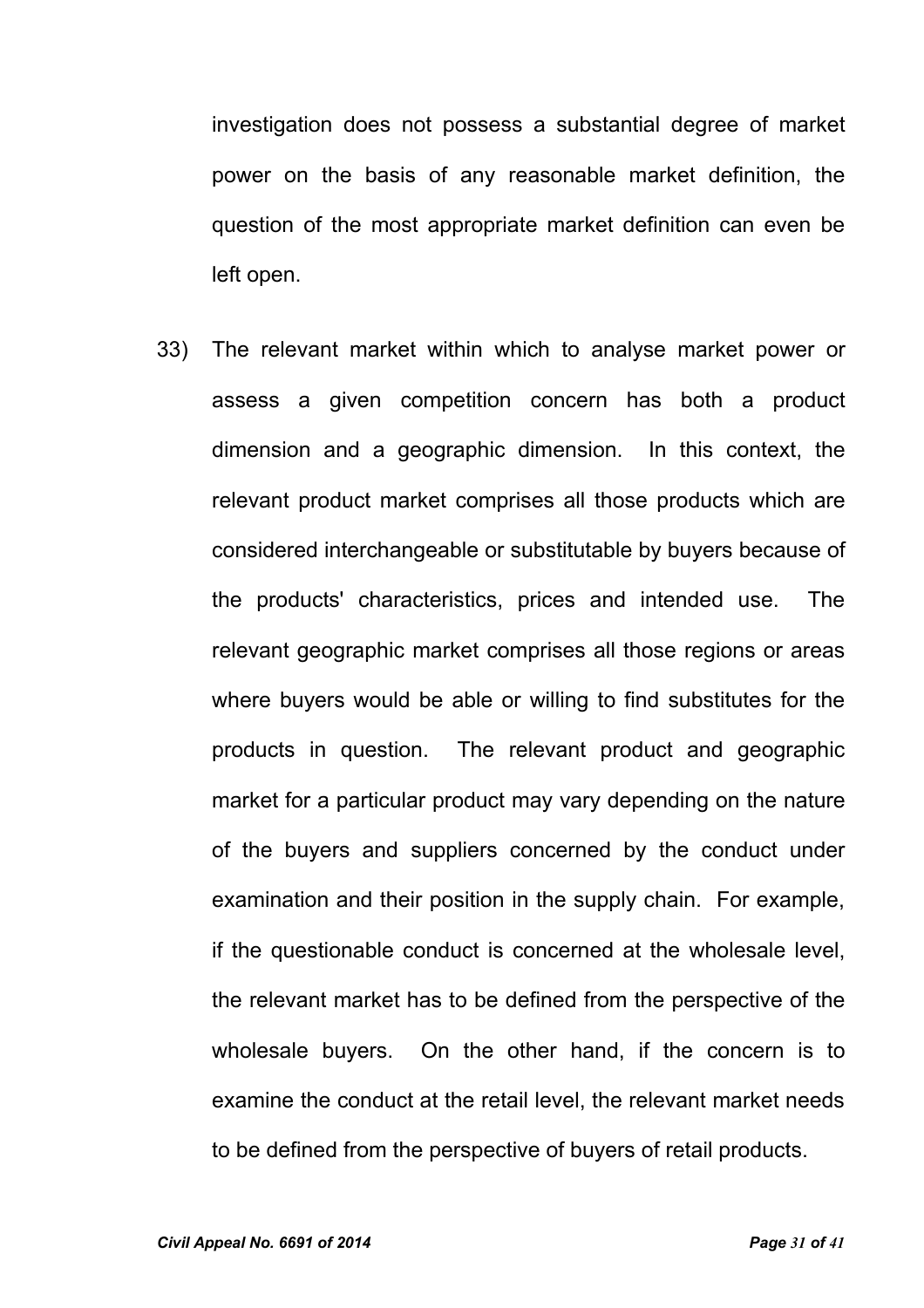- 34) It is to be borne in mind that the process of defining the relevant market starts by looking into a relatively narrow potential product market definition. The potential product market is then expanded to include those substituted products to which buyers would turn in the face of a price increase above the competitive price. Likewise, the relevant geographic market can be defined using the same general process as that used to define the relevant product market.
- 35) Bearing in mind the aforesaid considerations, we concur with the conclusion of the Tribunal. It is the notion of 'power over the market' which is the key to analysing many competitive issues. Therefore, it becomes necessary to understand what is meant by the relevant market. This concept is an economic one.
- 36) In the instant case, the geographic market is the State of West Bengal and to this extent there is no quarrel inasmuch as activities of the Coordination Committee were limited to the said State. The dispute is as to whether relevant market would cover 'broadcast of TV serial' or it would take within its sweep 'film and TV industry of the State of West Bengal'. TV serial in question was produced in Hindi. It was thereafter dubbed in Bangla.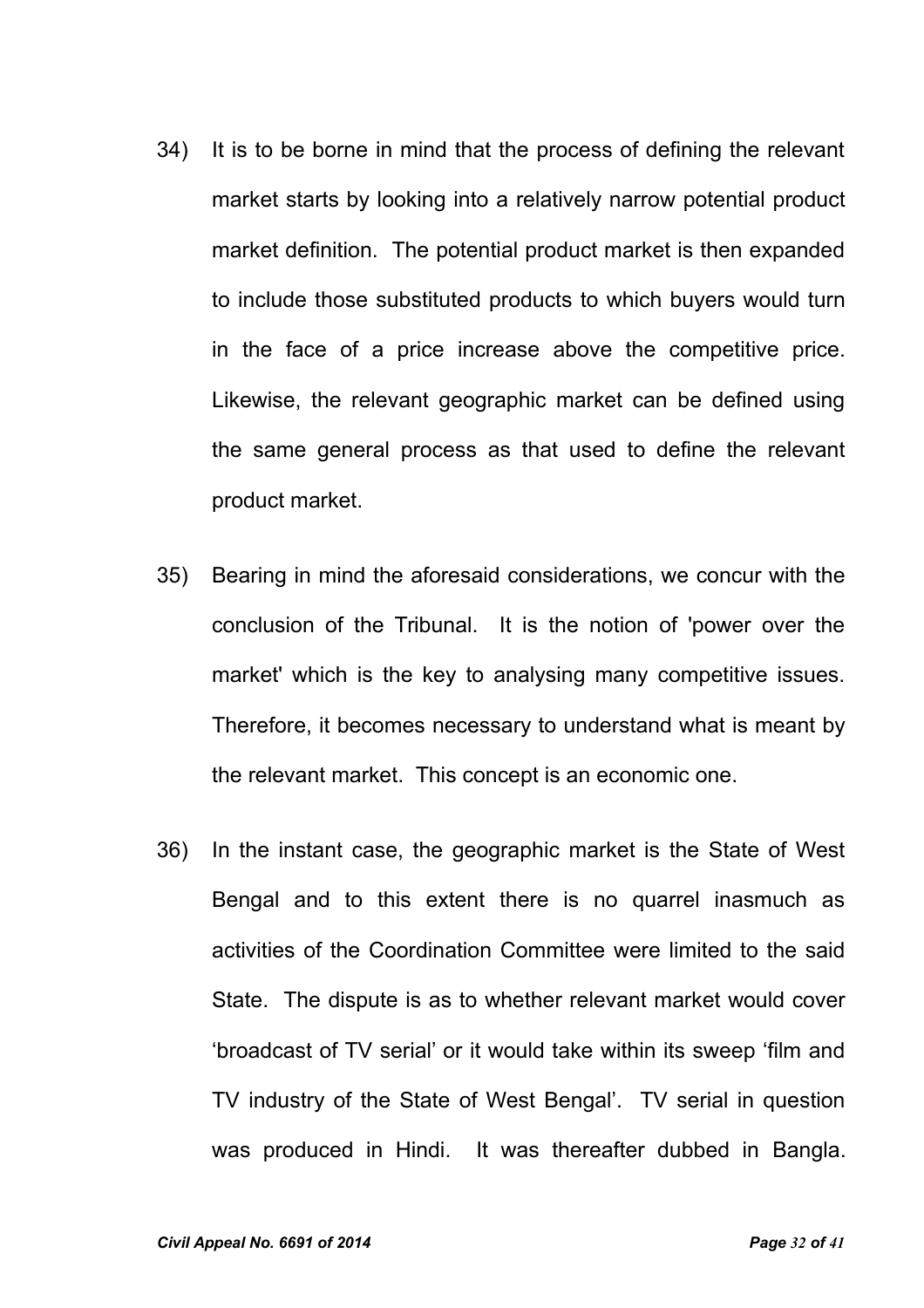When the two channels, namely CTVN+ and Channel 10, decided to broadcast this TV serial in dubbed form, i.e. in Bangla language, this move was opposed by the Coordination Committee and EIMPA. The Tribunal has upheld the minority view of CCI in saying that nature of the information does not show anything which could even be distinctly connected with the whole 'film and television industry in the State of West Bengal'. The information is only against showing the dubbed serial on the television and it has no relation whatsoever with production, distribution, etc. of any film or any other material on the TV channels.

We feel that this is a myopic view taken by the Tribunal which ignores many other vital aspects of this case, most important being the width of the effect of the aforesaid cause on which the agitation was led by the Coordination Committee. The effect is not limited to the telecast or broadcast of the television serial. No doubt, the Coordination Committee was against the 'broadcast of the television serial 'Mahabharat' on the aforesaid two channels, in the dubbed form. However, even as per the agitators, the said broadcast was going to adversely affect the TV and Film Industry of West Bengal and the alleged purport behind the threats was to save the entire TV and Film Industry. The Coordination Committee itself mentioned so in its letter dated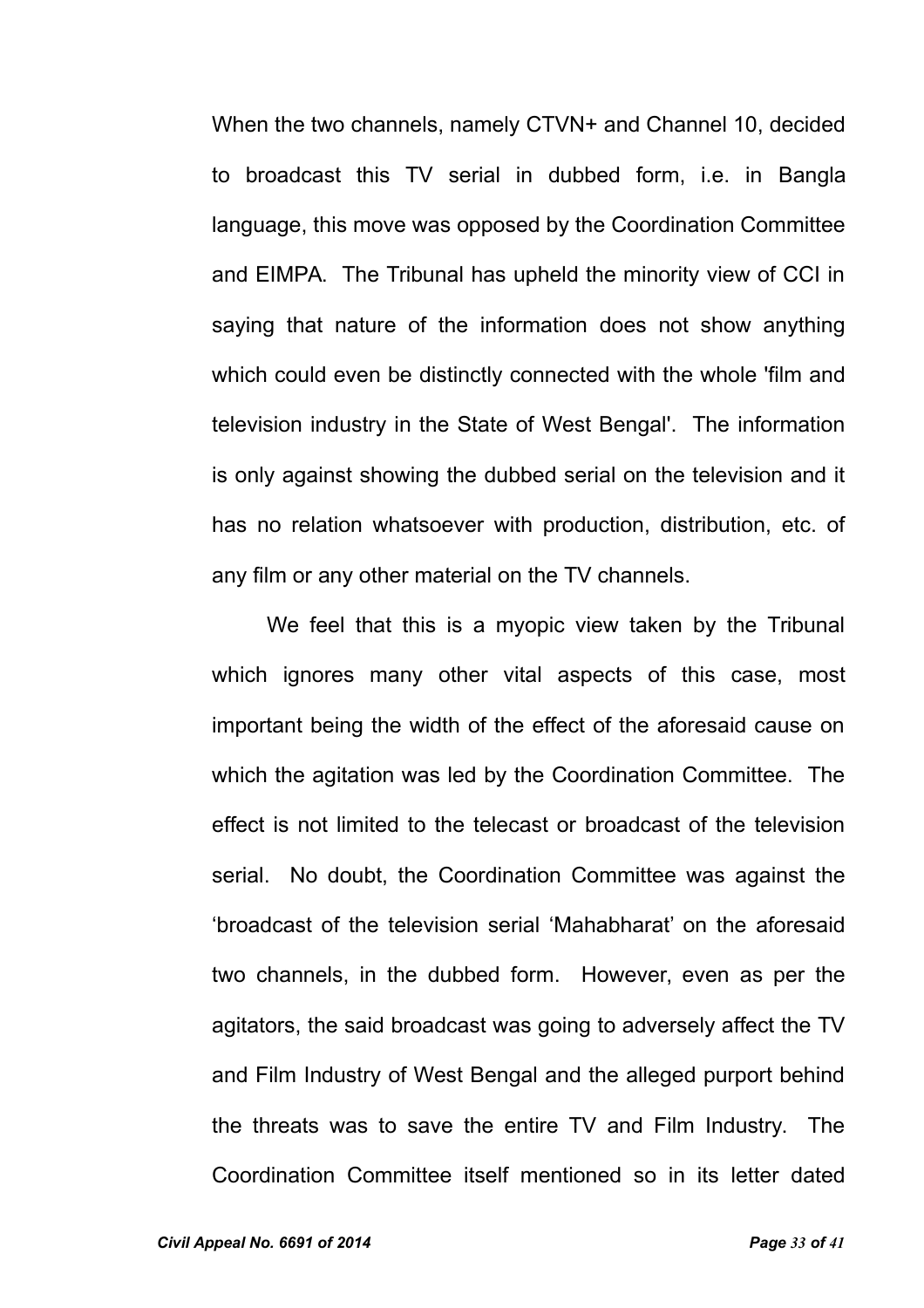February 18, 2012 as under:

"We came to know that you are publicizing in your channel that Bengali dubbed version of "Mahabharat" will be telecasted in your channel, shortly this is for your kind information that **the whole TV and Film Industry had fought back ruthlessly against telecast of Bengali dubbed versions of Hindi serials in DD-1 slot** in 1997 and since that agitation DD National Network has stopped telecasting any Bengali dubbed version of Hindi programs. At the same time, it is to be noted that the film industry was also successful in debarring the release of Bengali dubbed version of Hindi Movie "Luv Kush" produced by Mr. Dilip Kankaria of Deluxe Films in the year 1997.

**We have done this to stop withering away of the prestigious and internationally acclaimed Bengali Film and Television Industry, thereby creating job for artistes, workers and allied people associated with this industry.**

Hence we would request you to stop telecast of dubbed Bengali version of "Mahabharat" in your channel.

(emphasis added)"

37) The relevant market was, therefore, not limited to the

broadcasting of the channel but entire film and television industry

of West Bengal. Whether it was the misgiving of the Coordination

Committee that telecast of dubbed version of 'Mahabharat' is

going to affect Bengali film and television industry or it was a

genuine concern, is not the relevant factor while defining the

'relevant market'[1](#page-33-0) . It is the sweep of the aforesaid action which is

<span id="page-33-0"></span>It may be observed that majority view of CCI has rejected the plea of the Coordination Committee as well as EIMPA that allowing the dubbed film will take away jobs from Bengali artistes according to CCI: "If the Bengali films and TV serials are preferred over the non-Bengali content as a result of competitive process, ultimately the Bengali artists will get benefited. The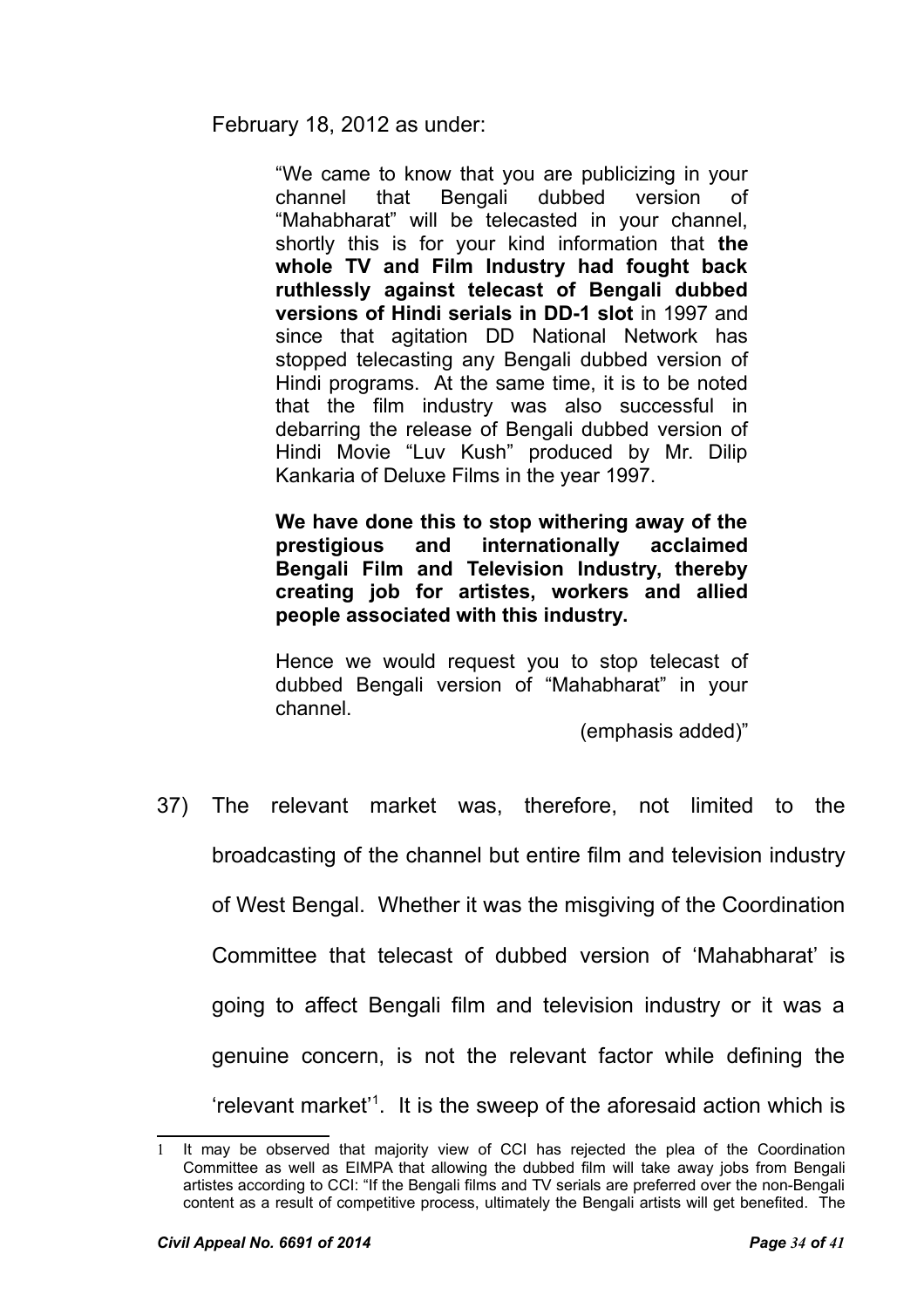to be considered. Even in the perception of the Coordination Committee, telecast of Bengali dubbed version of 'Mahabharat' was going to affect the whole Television and Film Industry. In view thereof, it was hardly a matter of debate as to what would be the relevant market.

- 38) With this we advert to the central issue that bogs the parties, namely, whether the activities in which the Coordination Committee indulged in can be treated as 'agreement' for the purpose of Section 3 of the Act.
- 39) At the outset, it may be noticed that the entities which are roped in, whose agreements can be offending, are enterprise or association of enterprises or person or association of persons or where the agreement is between any person and an enterprise. The expression 'enterprise' may refer to any entity, regardless of its legal status or the way in which it was financed and, therefore, it may include natural as well as legal persons. This statement gets further strengthened as the agreement entered into by a 'person' or 'association of persons' are also included and when it is read with the definition of 'person' mentioned in Section 2(l) of

protectionist policies which are being followed will not come to the aid of Bengali artistes, if on content they cannot compete. Such policies are anti-thesis of the principles of free market."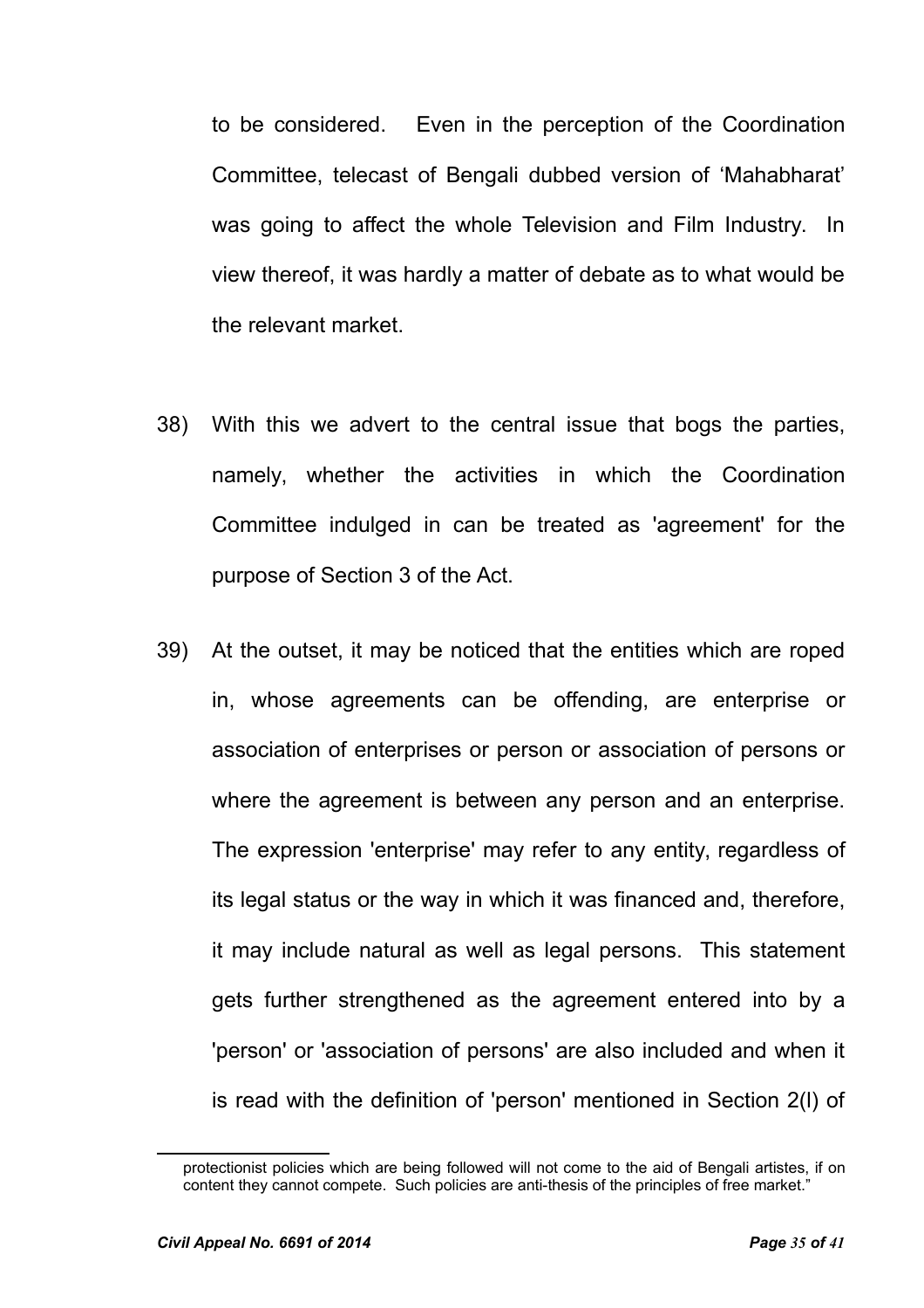the Act. Likewise, definition of 'agreement' under Section 2(b) is also very widely worded. Not only it is inclusive, as the word 'includes' therein suggests that it is not exhaustive, but also any arrangement or understanding or even action in concert is termed as 'agreement'. It is irrespective of the fact that such arrangement or understanding is formal or informal and the same may be oral as well and it is not necessary that the same is reduced in writing or whether it is intended to be enforceable by legal proceedings or not. Therefore, the Coordination Committee would be covered by the definition of 'person'. However, what is important is that such an 'agreement', referred to in Section 3 of the Act has to relate to an economic activity which is central to the concept of Competition Law. Economic activity, as is generally understood, refers to any activity consisting of offering products in a market regardless of whether the activities are intended to earn a profit. Some examples may be given which would not be covered by Section 3(3) of the Act. An individual acting as a final consumer is not an enterprise or a person envisaged, as he is not carrying on an economic activity. We may also mention that the European Union Competition Law recognises that an entity carrying on an activity that has an exclusively social function and is based on the principle of solidarity is not likely to be treated as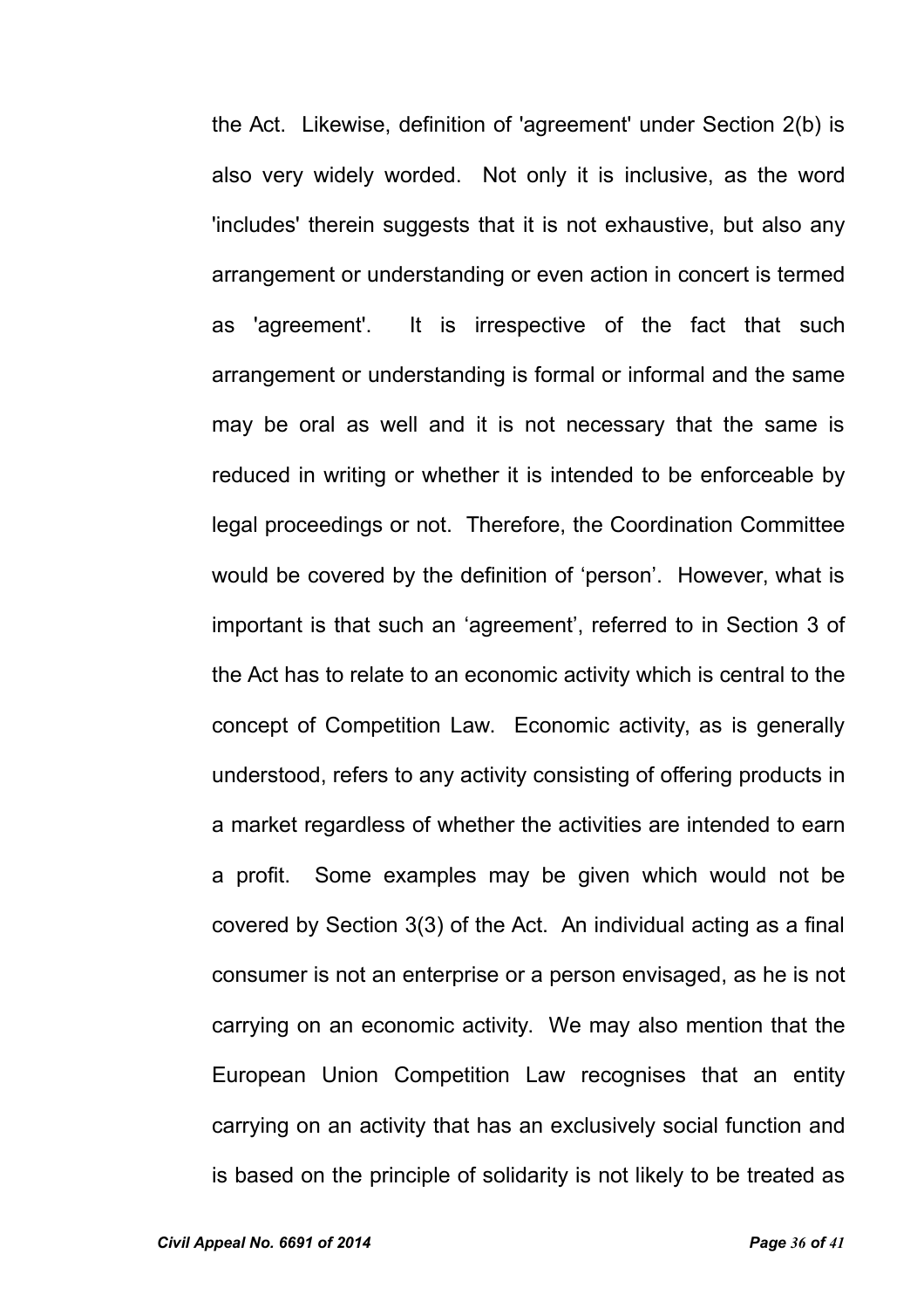carrying on an economic activity so as to qualify the expressions used in Section 3. The reason is obvious. The 'agreement' or 'concerted practice' is the means through which enterprise or association of enterprises or person or association of persons restrict competition. These concepts translate the objective of Competition Law to have economic operators determine their commercial policy independently. Competition Law is aimed at frowning upon the activities of those undertakings (whether natural persons or legal entities) who, while undertaking their economic activities, indulge in practices which effect the competition adversely or take advantage of their dominant position.

40) The notion of enterprise is a relative one. The functional approach and the corresponding focus on the activity, rather than the form of the entity may result in an entity being considered an enterprise when it engages in some activities, but not when it engages in others. The relativity of the concept is most evident when considering activities carried out by non-profit-making organisations or public bodies. These entities may at times operate in their charitable or public capacity but may be considered as undertakings when they engage in commercial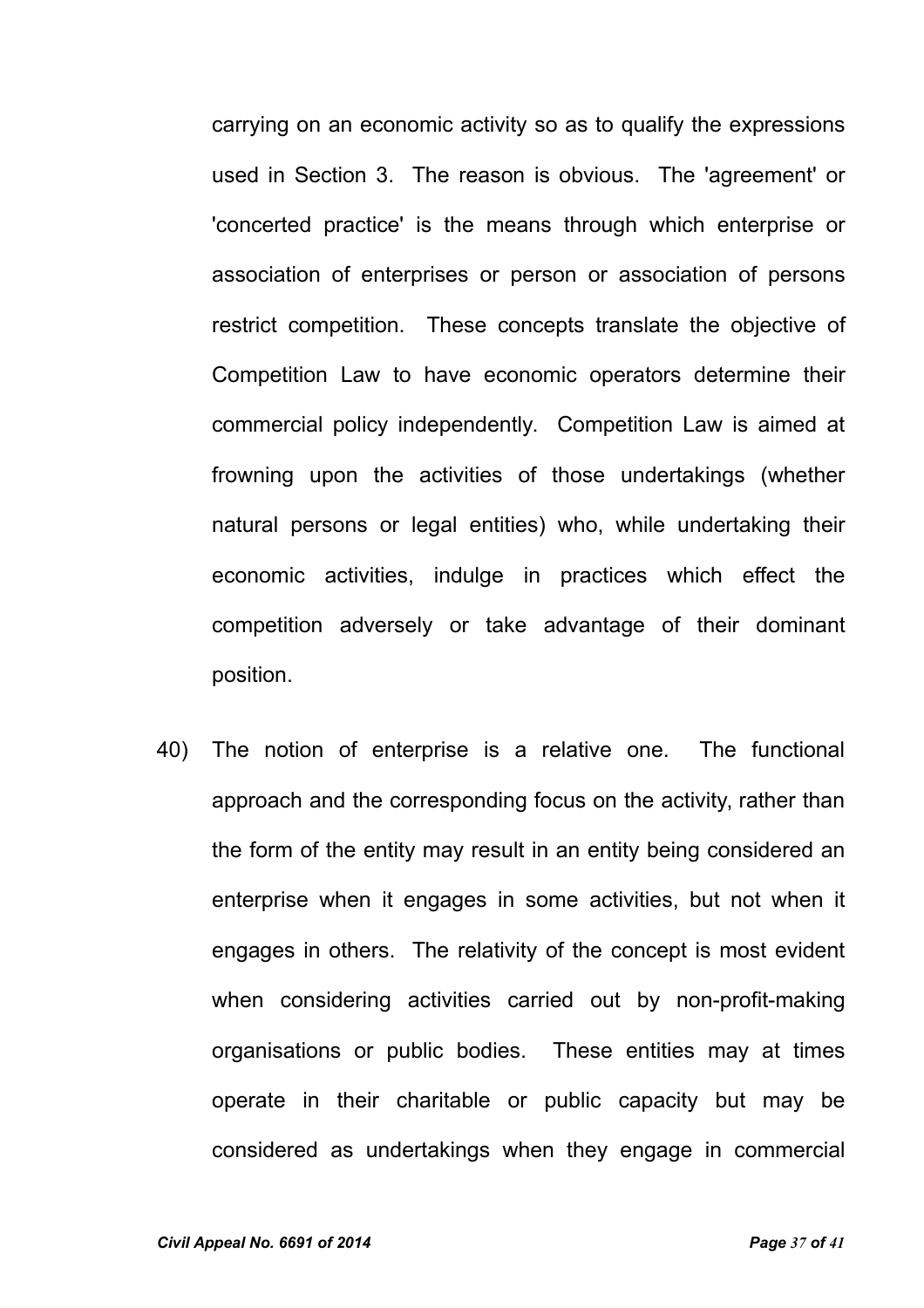activities. The economic nature of an activity is often apparent when the entities offer goods and services in the marketplace and when the activity could, potentially, yield profits. Thus, any entity, regardless of its form, constitutes an 'enterprise' within the meaning of Section 3 of the Act when it engages in economic activity. An economic activity includes any activity, whether or not profit making, that involves economic trade.

41) In the instant case, admittedly the Coordination Committee, which may be a 'person' as per the definition contained in Section 2(l) of the Act, is not undertaking any economic activity by itself. Therefore, if we were to look into the 'agreement' of such a 'person', i.e. Coordination Committee, it may not fall under Section 3(1) of the Act as it is not in respect of any production, supply, distribution, storage, acquisition or control of goods or provision of services. The Coordination Committee, which is a trade union acting by itself, and without conjunction with any other, would not be treated as an 'enterprise' or the kind of 'association of persons' described in Section 3. A trade union acts as on behalf of its members in collective bargaining and is not engaged in economic activity. In such circumstances, had the Coordination Committee acted only as trade unionists, things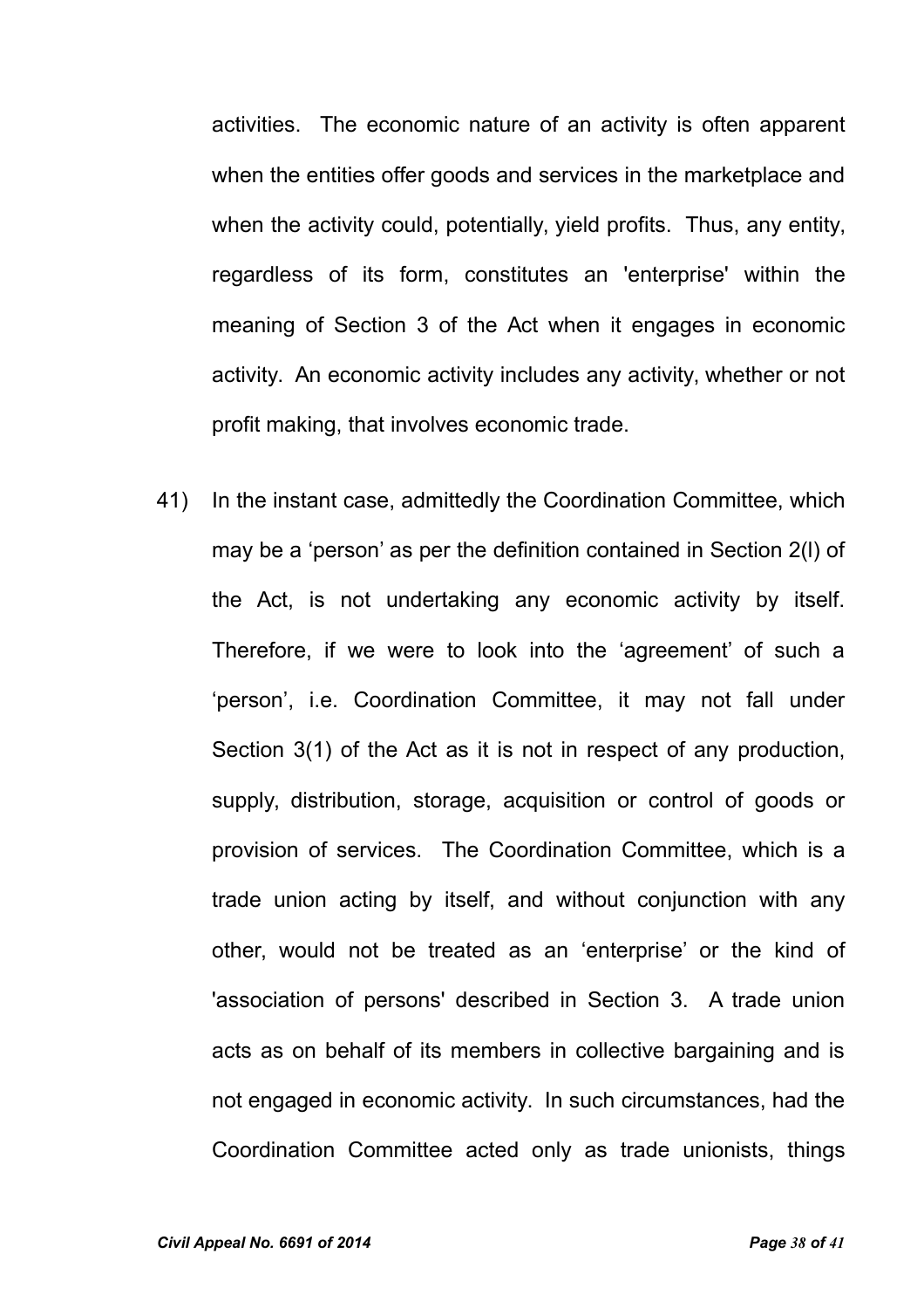would have been different. Then, perhaps, the view taken by the Tribunal could be sustained. However, what is lost in translation by the Tribunal i.e. in applying the aforesaid principle of the activity of the trade union, is a very pertinent and significant fact, which was taken note of by the DG as well as the CCI in its majority opinion. It is this: The Coordination Committee (or for that matter even EIMPA) are, in fact, association of enterprises (constituent members) and these members are engaged in production, distribution and exhibition of films. EIMPA is an association of film producers, distributors and exhibitors, operating mainly in the State of West Bengal. Likewise, the Coordination Committee is the joint platform of Federation of Senior Technician and Workers of Eastern India and West Bengal Motion Pictures Artistes Forum. Both EIMPA as well as the Coordination Committee acted in a concerted and coordinated manner. They joined together in giving call of boycott of competing members i.e. the informant in the instant case and, therefore, matter cannot be viewed narrowly by treating Coordination Committee as a trade union, ignoring the fact that it is backing the cause of those which are 'enterprises'. The constituent members of these bodies take decision relating to production or distribution or exhibition on behalf of the members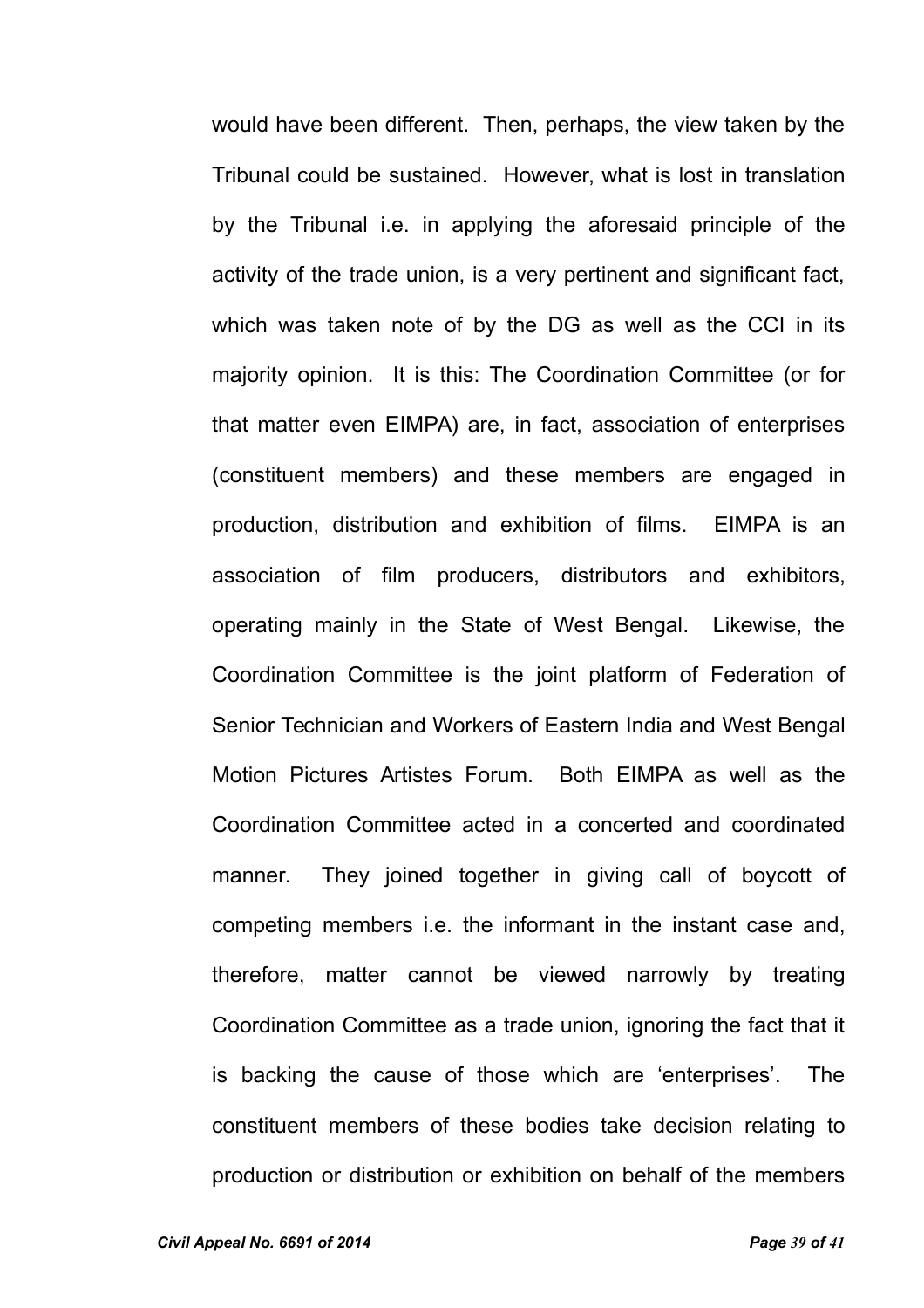who are engaged in the similar or identical business of production, distribution or exhibition of the films. Decision of these two bodies reflected collective intent of the members. When some of the members are found to be in the production, distribution or exhibition line, the matter could not have been brushed aside by merely giving it a cloak of trade unionism. For this reason, the argument predicated on the right of trade union under Article 19, as professed by the Coordination Committee, is also not available.

42) When the lenses of the reasoning process are duly adjusted with their focus on the picture, the picture gets sharpened and haziness disappears. One can clearly view that prohibition on the exhibition of dubbed serial on the television prevented the competing parties in pursuing their commercial activities. Thus, the CCI rightly observed that the protection in the name of the language goes against the interest of the competition, depriving the consumers of exercising their choice. Acts of Coordination Committee definitely caused harm to consumers by depriving them from watching the dubbed serial on TV channel; *albeit* for a brief period. It also hindered competition in the market by barring dubbed TV serials from exhibition on TV channels in the State of